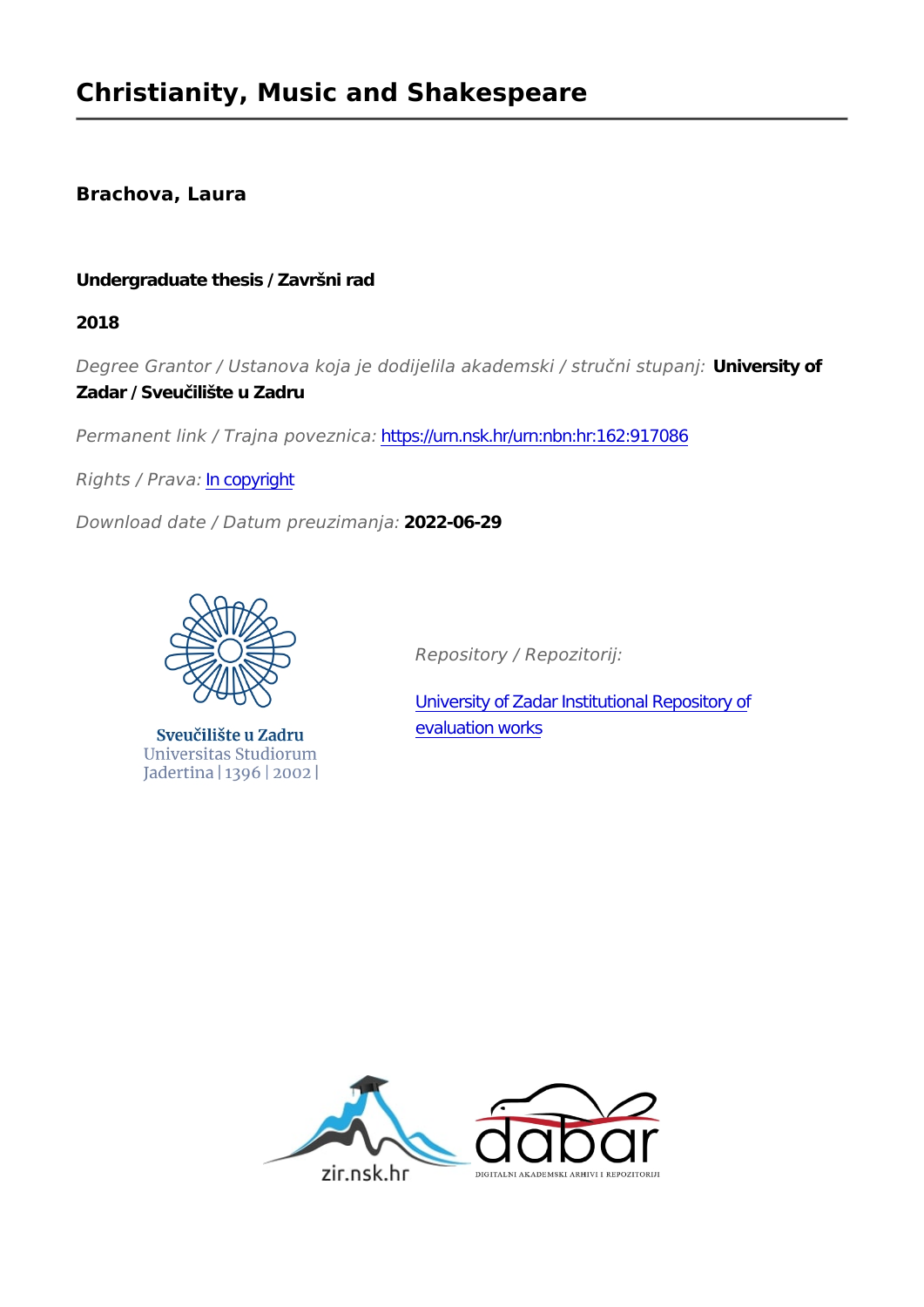# Sveučilište u Zadru

### Odjel za anglistiku Preddiplomski sveučilišni studij engleskog jezika i književnosti (dvopredmetni)



Zadar, 2018.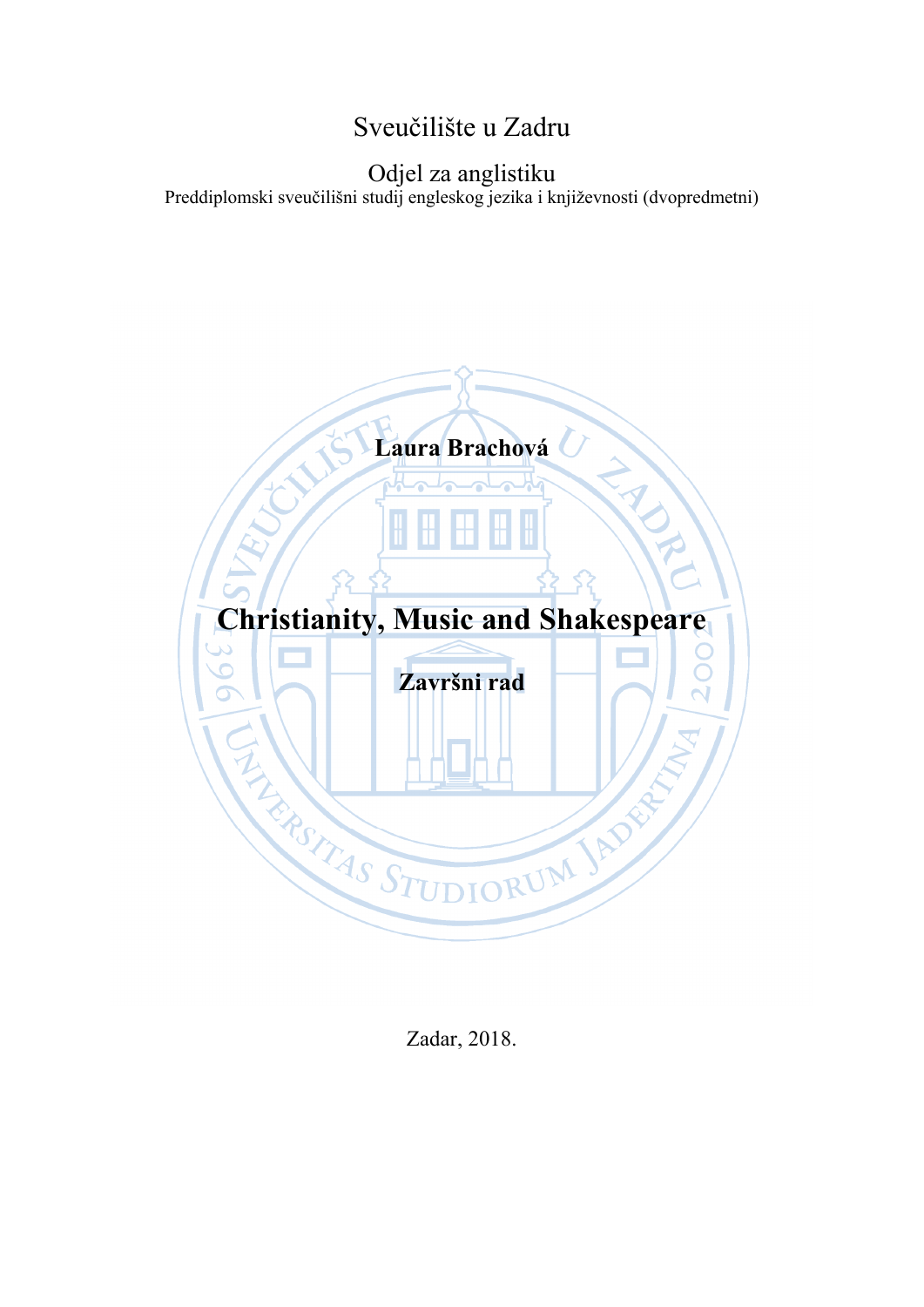# Sveučilište u Zadru

Odjel za anglistiku Preddiplomski sveučilišni studij engleskog jezika i književnosti (dvopredmetni)

Christianity, Music and Shakespeare

Završni rad

Student/ica: Laura Brachová

Mentor/ica: dr.sc. Monika Bregović

Zadar, 2018.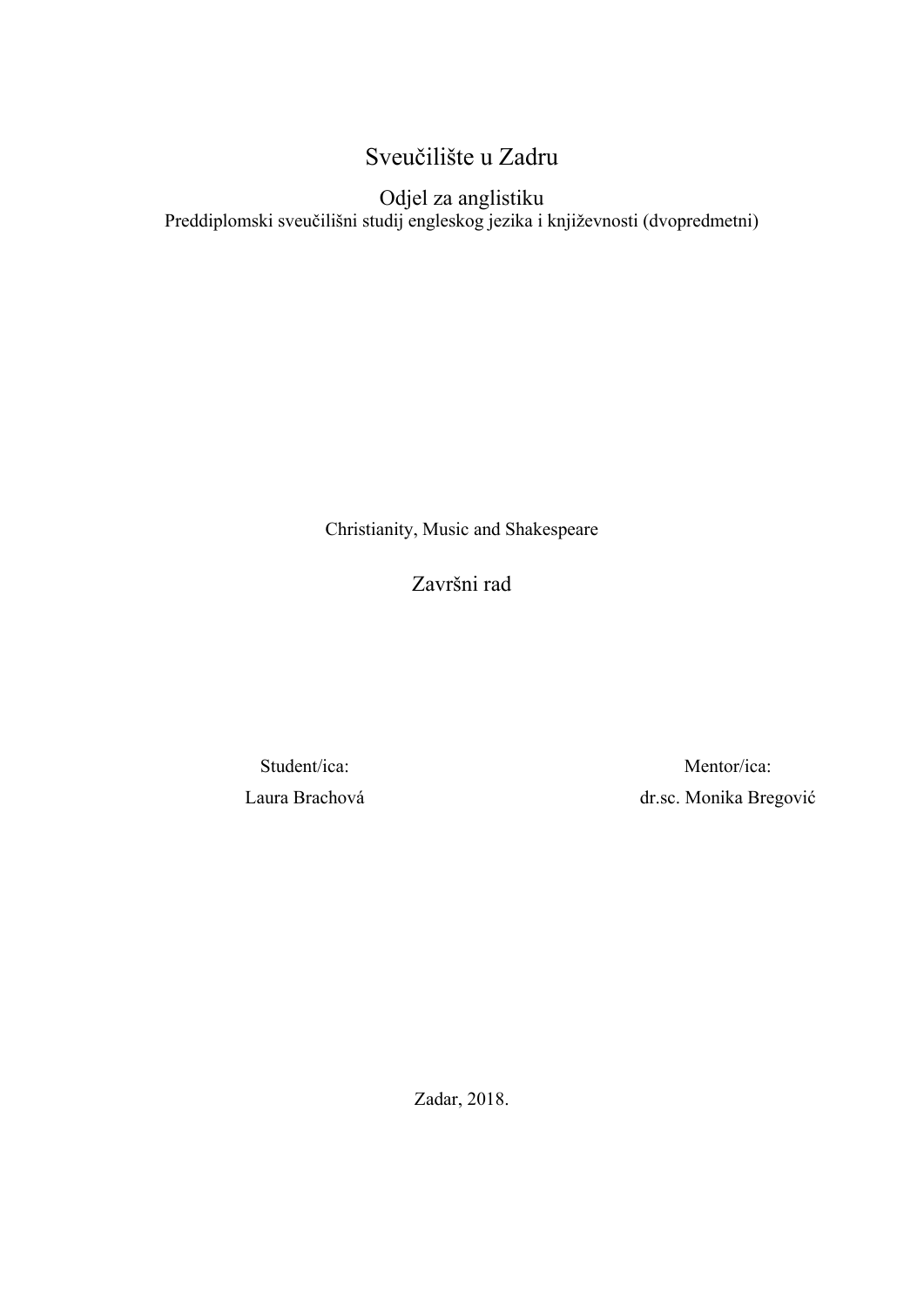

### **Izjava o akademskoj čestitosti**

Ja, **Laura Brachová,** ovime izjavljujem da je moj **završni** rad pod naslovom **Christianity, Music and Shakespeare** rezultat mojega vlastitog rada, da se temelji na mojim istraživanjima te da se oslanja na izvore i radove navedene u bilješkama i popisu literature. Ni jedan dio mojega rada nije napisan na nedopušten način, odnosno nije prepisan iz necitiranih radova i ne krši bilo čija autorska prava.

Izjavljujem da ni jedan dio ovoga rada nije iskorišten u kojem drugom radu pri bilo kojoj drugoj visokoškolskoj, znanstvenoj, obrazovnoj ili inoj ustanovi.

Sadržaj mojega rada u potpunosti odgovara sadržaju obranjenoga i nakon obrane uređenoga rada.

Zadar, 4.rujna 2018.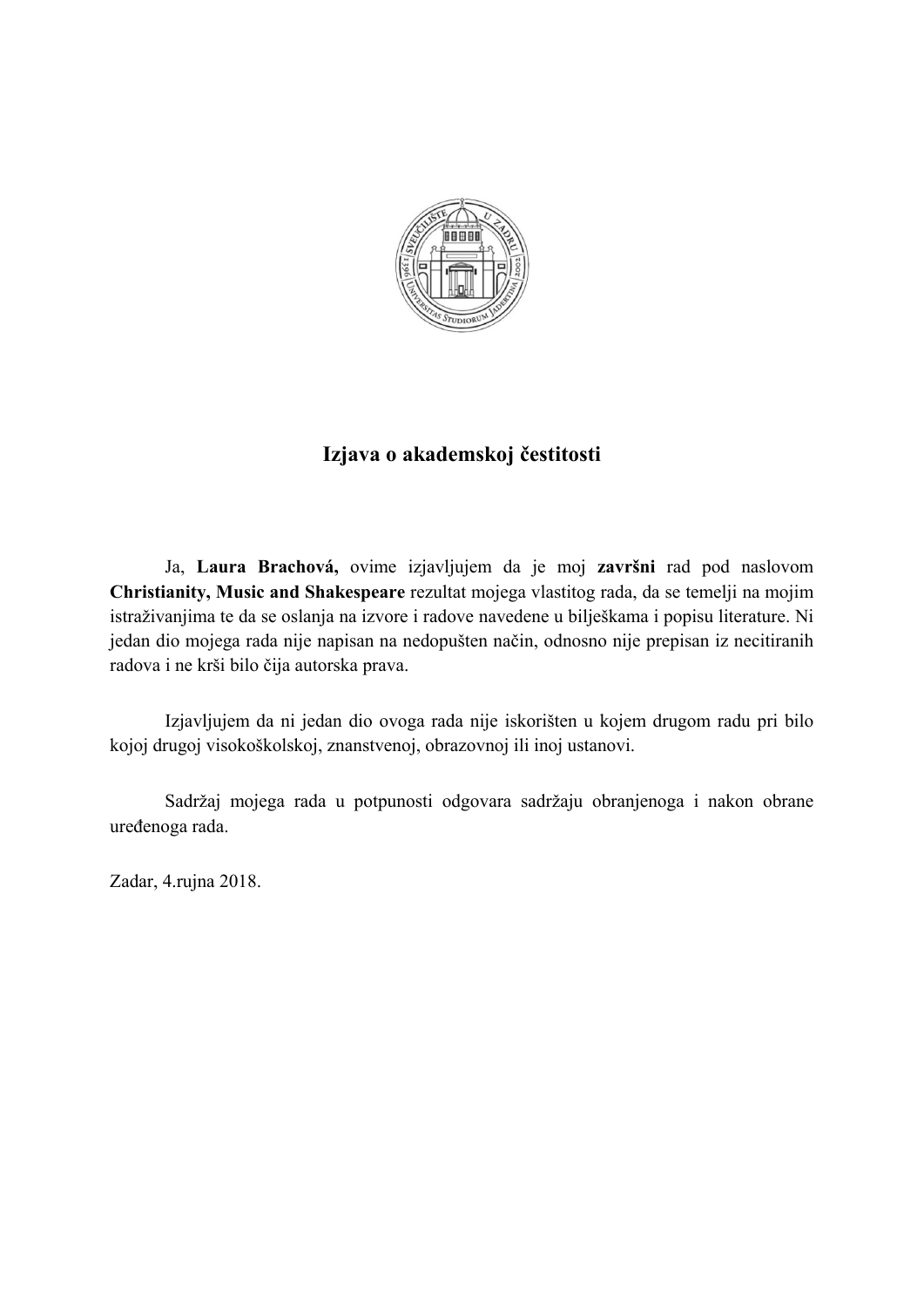## **TABLE OF CONTENTS**

| 29<br><b>WORKS CITED</b>                                       |
|----------------------------------------------------------------|
| CHRISTIANITY, MUSIC AND SHAKESPEARE: SUMMARY AND KEY WORDS.31  |
| KRŠĆANSTVO, GLAZBA I SHAKESPEARE: SAŽETAK I KLJUČNE RIJEČI  32 |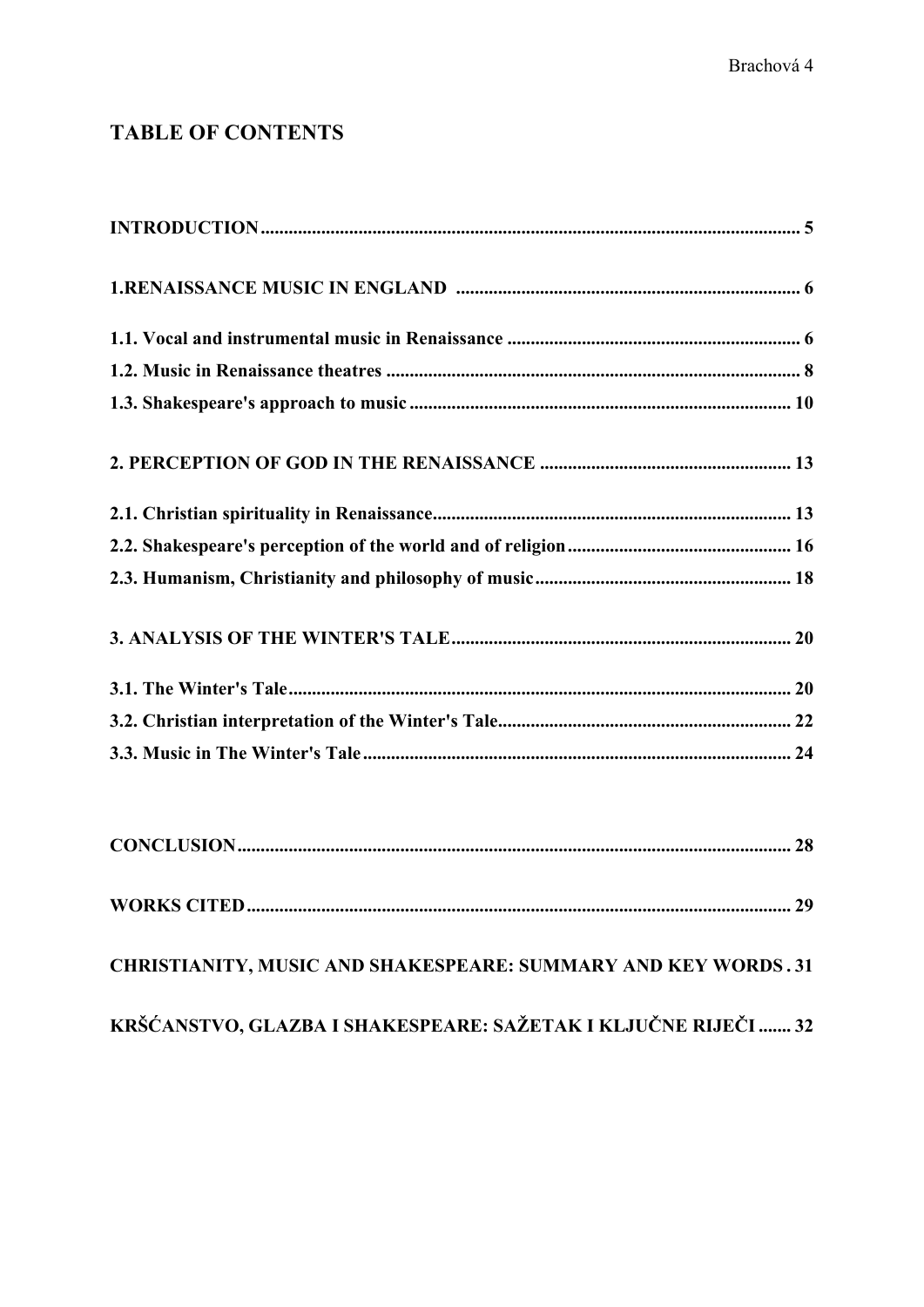#### **INTRODUCTION**

Shakespeare's plays are considered masterpieces of literature and theatre. However, Shakespeare's artistry does not remain within the confines of literature and theatre. In most of his plays, instrumental and vocal music is widely used, which is not a surprising fact nowadays when music is incorporated in theatrical performances on a daily basis. Nevertheless, when we take into consideration the development of music and its use in theatres in the period in which Shakespeare lived, we find out that the combination of instrumental music with a spoken word, dance and other forms of arts was an innovation of Renaissance. The overall character of Renaissance music and musical forms helps us to understand the music in Shakespeare's plays better. Shakespeare himself was very skilled in music, which made him one of the innovators in the use of vocal music in theatres. It is very surprising that music played a very important and significant role in Renaissance theatres. Since art was one of the ideals of Renaissance humanism and was seen as a source of virtue, the focus of this paper will also be placed on Christian spirituality. Even though Christianity and music in relation to Shakespeare may seem unrelated, Christian humanism and Shakespeare's romance *The Winter's Tale* show us a link between these two aspects. Art and religion became more of a personal matter in Humanism and shared a similar philosophy. The character of Renaissance music, its use in theatres and the perception of music with regard to Christianity and Humanism represents an interesting part of research. The musical and Christian aspects are found in Shakespeare's romance *The Winter's Tale*, which is analysed from a Christian and musical point of view. In this play, we notice Christian symbolism, beliefs and morality. The romance serves us as a great example of the significant presence of music and Christian beliefs in plays since it contains important Christian motifs as well great pieces of vocal music to be analysed. The purpose of this research is to analyse Shakespeare's incorporation of music and Christianity into his plays.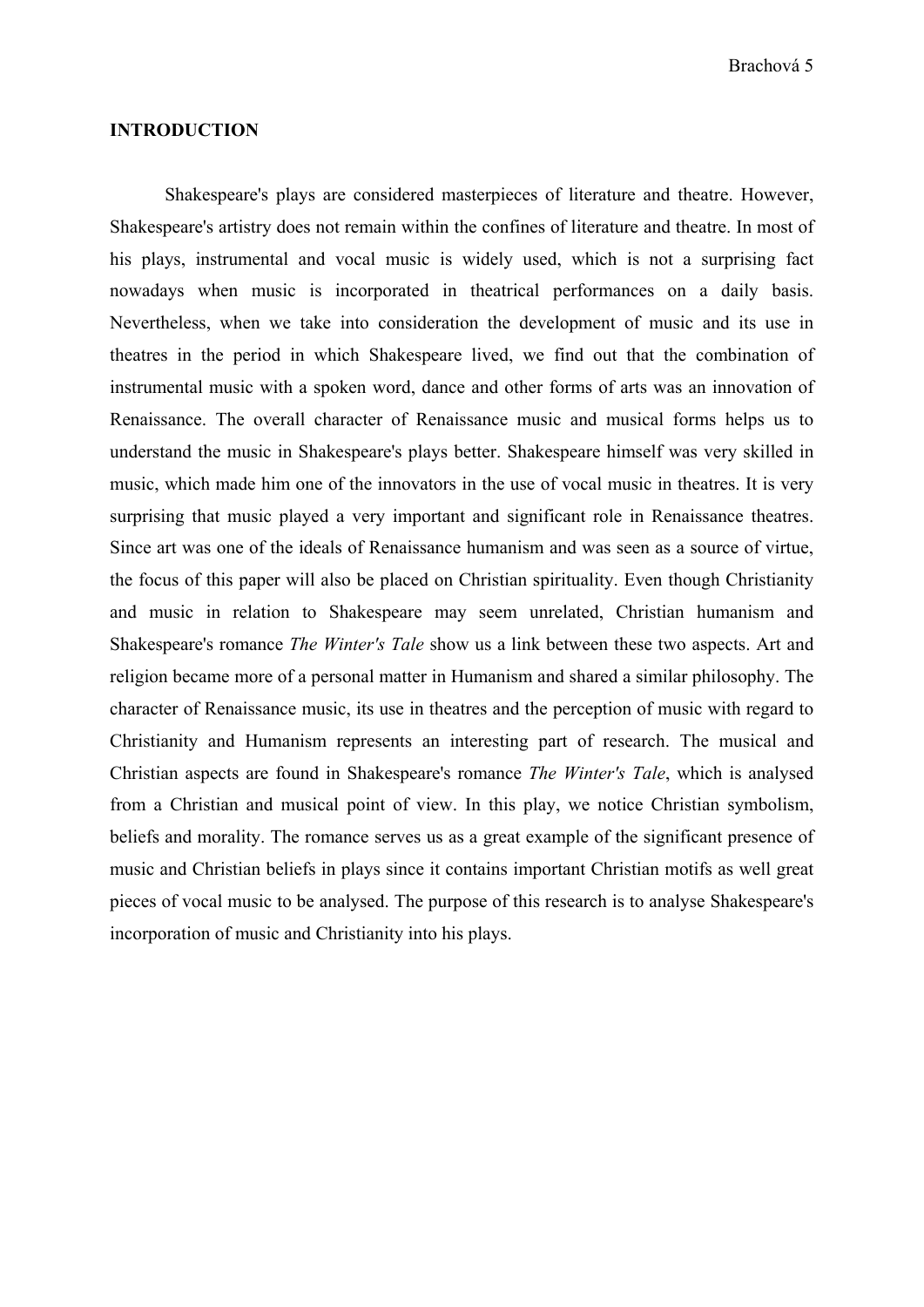#### **1. Renaissance music in England**

The relationship between Shakespeare, his dramas and music represents a very interesting area of research, since Shakespeare is mostly associated with literature and theatre and very rarely with music. Since in this research we try to find a link between Shakespeare and music, the information on music in the Elizabethan times provides us a background to understand Shakespeare's use of music in his plays and helps us to have a clear picture of music played in Renaissance theatres.

#### **1.1.Vocal and instrumental music in the Renaissance**

Although Elizabethan times were culturally a very influential period, music functioned just as a background device to the spoken word. More emphasis was placed on instrumental music since English was considered to be unworthy for singing. Nevertheless, the Elizabethan period recorded a pivotal moment in English vocal music; before that, English was not considered suitable for singing because the official languages used in singing were Latin, Italian and French, but later on, new vocal forms and techniques, mostly coming from Italy, gave rise to English vocal music (Bejblík 410). Because of a favourable environment for the musicians, the Elizabethan era was called "the Golden age in music" (Bejblík 409). Arts in general were flourishing; for example, from paintings we learn that music was an essential part of people's life – both in villages and cities. Unfortunately, there is not enough evidence of English folk music from this period since music was either hand-written or not written at all. Nevertheless, relevant evidence can be found in compositions from professional musicians – in their notes and music scores written by hand and later printed. During Renaissance, proper knowledge of music was required not only of professionals but also of common people since music was played on various occasions, such as family gatherings (Bejblík 409).

To get a clear picture of how Renaissance music sounded, let us start with providing a description of some of the well-known Renaissance musical forms. Before defining them, it is important to become familiar with some characteristics of Renaissance music. Music in the Medieval Ages was monophonic, consisting of a single voice singing Latin verses, accompanied by music (such as Gregorian chants) (Bártová et al. 14-15). The period of Renaissance brought freedom into music – it was a period of experiments and innovations. The period was divided into "ars antiqua" (old art) and "ars nova" (new art) (Bártová et al. 21-23). In both stages of the Renaissance, a new type of vocal music was evolving – polyphony, consisting of more voices singing the same melody with changes in interpretation.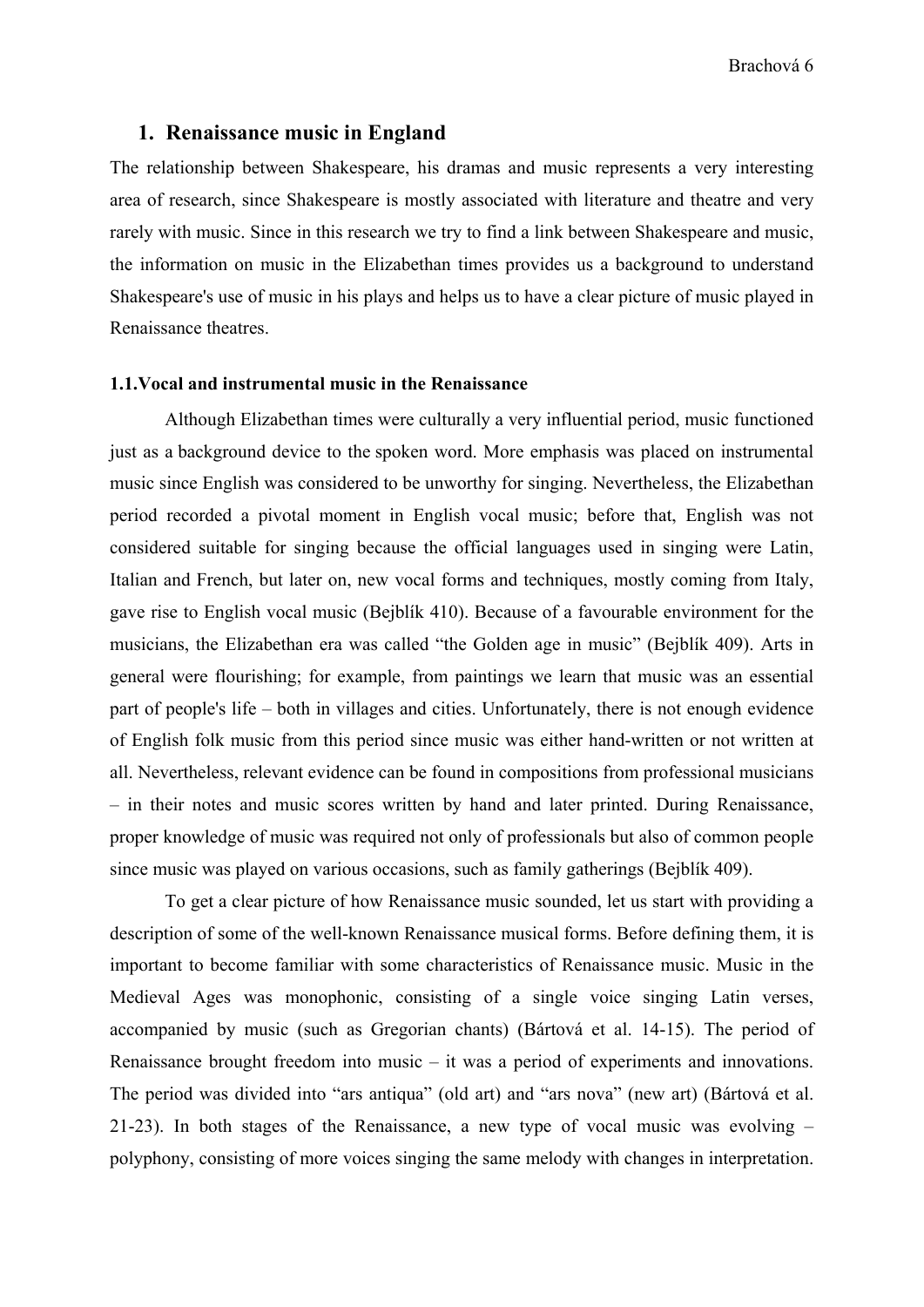There was a leading voice called "vox principalis" or "cantus firmus" and other voices such as "duplum", "triplum", "quadruplum", imitating the leading voice freely (Bártová et.al 21-24). These features of Renaissance music have to be considered in studying Renaissance musical forms.

For the purpose of our research, we should become familiar with specific Renaissance musical forms in England. There was a strong current of religious music in English vocal music. From religious forms there were "psalms", composed by William Byrd, "full anthems", composed by Tomkins, and "verse anthems", composed by Gibbons (Abraham 231-232). For our research, we need to define non-religious musical forms, which were widely used in theatres. The most popular non-religious musical form was "madrigal" (Abraham 243). Madrigal is a polyphonic form of a medium length, composed on the theme of love, usually written for five voices or instruments. English madrigal composers were first strongly influenced by Italians since madrigals came from Italy, but later on "the English madrigal school" appeared, represented by Thomas Morley, whose aim was to synchronize English melodies with the adopted polyphonic technique (Bejblík 410). The lyrics in English madrigals were based preferably on sonnets, for example, written by Edmund Spenser, Philip Sidney and Thomas Watson (Abraham 243). The most famous madrigal composers and members of the English madrigal school were, except for Morley, Weelkes and Wilbye (Abraham 246). Another form widely used in theatres was an originally French form, similar to the French "chansons", called "ayre" or "air", which was composed for lutes (Abraham 246). It is a monodic composition (for one voice only), which uses ballads or folk songs. Most of the composers of ayres contributed with their works to theatres. Composers such as Morley, who contributed to Shakespeare's comedy *As You Like It*, were writing for theatres (Abraham 247). The most famous composer of ayres was John Dowland, whose music was based on "masques" (Abraham 247). Masques were early forms of English opera, usually played at courts. The most favourite masques in the Carolinian times were *Triumph of Peace*  (1634) by James Shirley and *Triumphs of the Prince d' Amour* (1635) by William Davenant. These early operas contained, apart from symphonies, choirs and dances and early forms of primitive recitatives (Abraham 290). Lastly, there were also smaller forms such as "canzonetta" and "balletta", composed by Thomas Morley (Abraham 244).

Besides new vocal forms, music experienced another pivotal moment during the reign of Queen Elizabeth – music was evolving symbiotically with poetry and other forms of arts. This symbiotic relationship between music and poetry was important for dramas and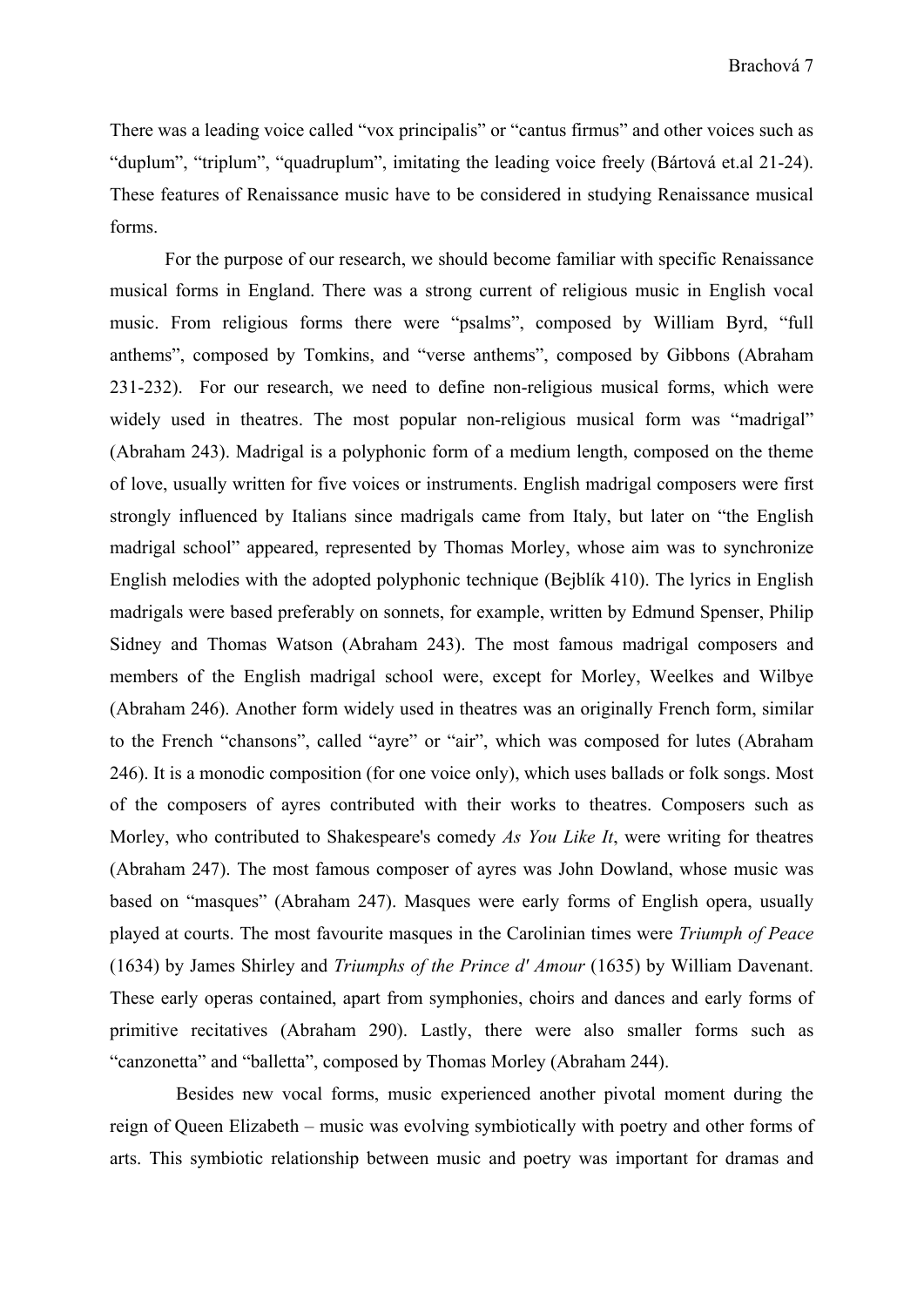masques. Slowly increasing popularity of vocal music with English lyrics made the poets adapt their poetic language to suit the music. Elizabethan poets had to avoid complex metaphors and had to express themselves clearly in their writings. On the other hand, rhythmic variations made the poets experiment with various verse forms. This was typical of ayres, in which the line with melody was dominant over harmony and counterpoint. In some cases, the ayre composers were also authors of the song texts, for example Thomas Campion, a doctor, composer and a poet, was one of them (Bejblík 410).

Regarding musical instruments, there were several instruments used during Renaissance in England. The most popular instrument was the lute, which was used for instrumental music as well as for vocal music, accompanying singing and dancing (pavanes, galliards). Lutes were further used in variations, madrigals and fantasies (Bejblík 413). In general, vocal music was interpreted in two ways. The first interpretation was a single voice accompanied by lute or virginal and the second is an interpretation by two or more voices in a polyphonic composition. Because the lute was so popular, the Elizabethan period was called the "Golden age of lute" (Bejblík 410). Another very famous instrument in the period was a predecessor of the piano – the virginal. Queen Elizabeth herself played the virginal very well (Bejblík 410). There were stringed instruments such as viols; wind instruments such as flute (used for accompanying dances), trumpet (in the military), horn (for hunting) and oboe; percussions such as drums (often used by clowns along with the flute) and other instruments such as harp, bagpipe and organ (Bejblík 414).

#### **1.2.Music in Renaissance theatres**

When it comes to music in Renaissance theatres, first traces of the use of music in theatres can be found in the Medieval church dramas. Music in these plays, such as in "the mystery cycles and morality plays", was firstly composed by priests and later "by guild musicians, minstrels, and instrumentalists under the patronage of the nobility" (von Ende 48). The use of music in Elizabethan theatre was purposeful – it had an important function – to enrich the performance (von Ende 48). On stage, there was still a prevalence of instrumental music over the vocal. Every instrument found its place in the Elizabethan theatre, except for the virginal and the organ. Music was supposed to enrich the dramatic effect of the plays – to depict the scene more vividly as in the case of melodrama (Bejblík 414).

The first significant use of music in theatres can be found in "interludes", which are short performances, usually with music, and which come from the late Middle Ages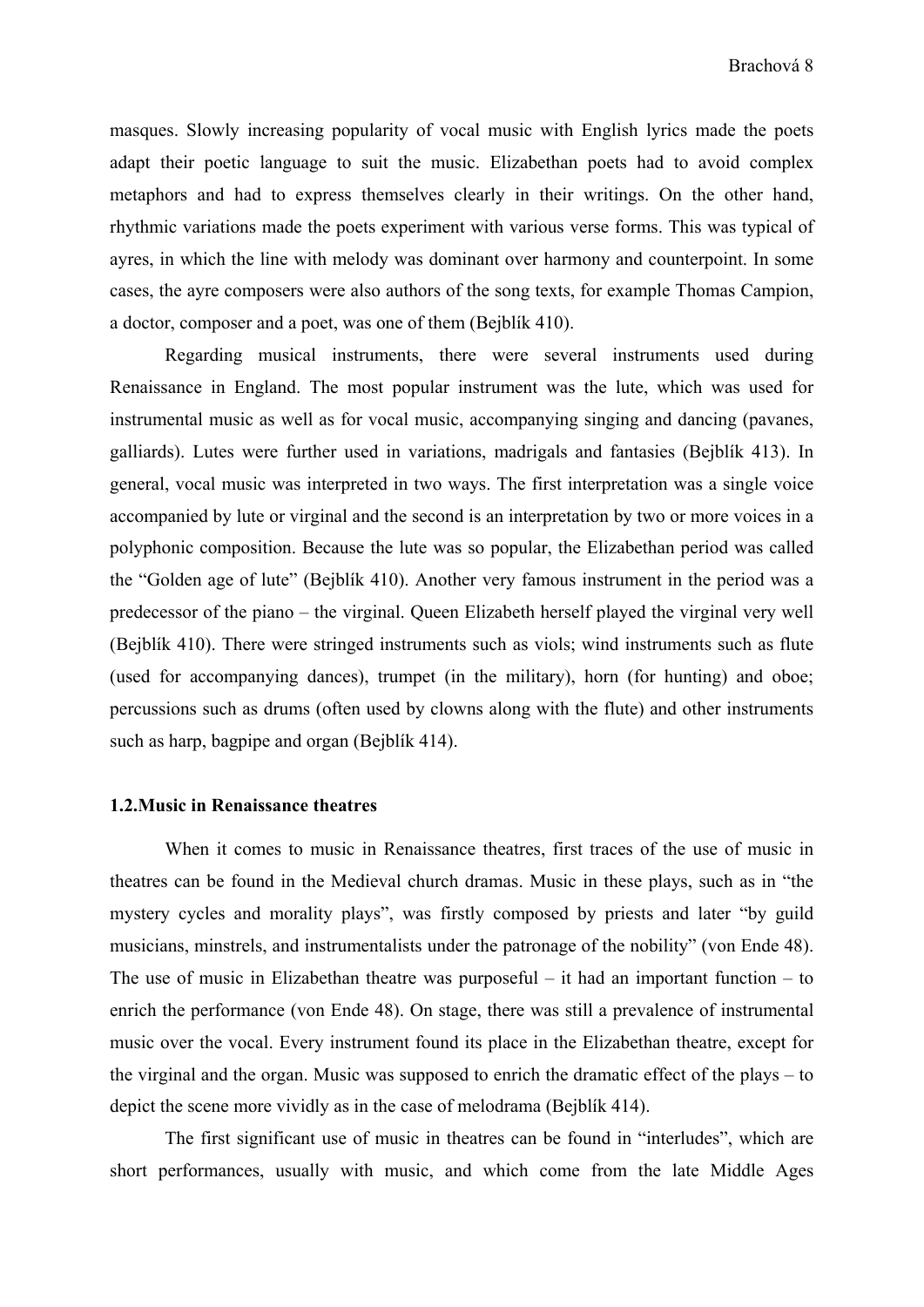(Bžochová-Wild 79). They evolved from morality plays, but their function was to assist royal ceremonies and balls and to provide enjoyment. Other popular genres were masques, a genre based on mythologies or fables, supported with music, dance, poetry and fine arts; and "pageants", made up of live images (Bžochová-Wild 79). Masques were widely used in theatres, and theatre scholars see them as predecessors of contemporary musicals (Bžochová-Wild 163). Masques were a hybrid genre rooted in the Italian carnival culture (Bžochová-Wild 161). They started to be played in the fourteenth century at European courts and were associated with ceremonies and feasts (Bejblík 214). Besides royal masques, there were folk masques used as celebrations of life and freedom and as a rebellion against the church (Bejblík 214-216). The central element in masques was dance in which also the audience was included. They resembled a royal ball, with the purpose to celebrate the monarch. They were played mostly at Christmas or at weddings and some of them were played only once. The finest masques came from the Stuart period, in which they were based on perfection in stage effects and extravagant costumes (Bžochová Wild 162-163). The Stuart masques came to perfection thanks to collaboration with the poet and dramatist Ben Johnson and the architect Inigo Jones. Shakespeare was strongly influenced by masques; the most significant influence can be spotted in *The Winter's Tale* and in *The Tempest* (Bžochová-Wild 163).

Renaissance performances were artistically versatile. They included not only various kind of arts such as acting, poetry, dance, music, fine arts, but also tournaments, jugglery and "mimes" (Bžochová-Wild 79). There were professional actors or "minstrels", performing at courts, whose performances included poetry and music; besides minstrels, there were amateur actors, so-called "strolling players", wandering from place to place (Bžochová-Wild 81).

Focusing more on theatres, there were no public theatres in early Renaissance until 1572 when the first theatrical companies evolved. Before that, performances were staged on improvised stages, at squares, in inns or at courts (Bžochová-Wild 88). The evolution of theatres and first theatrical companies was a significant moment in the history of theatre. The theatre building enabled further evolution of theatrical groups and supported the material and spiritual development of the society (Bžochová-Wild 89). First public theatres were amphitheatres or open-air theatres; however, there were also roofed private theatres, which were smaller and served for private performances for aristocracy and the court. In the private theatres, there were plays performed by boy actors. These plays were rich in music, dance and stage effects (Bžochová-Wild 90).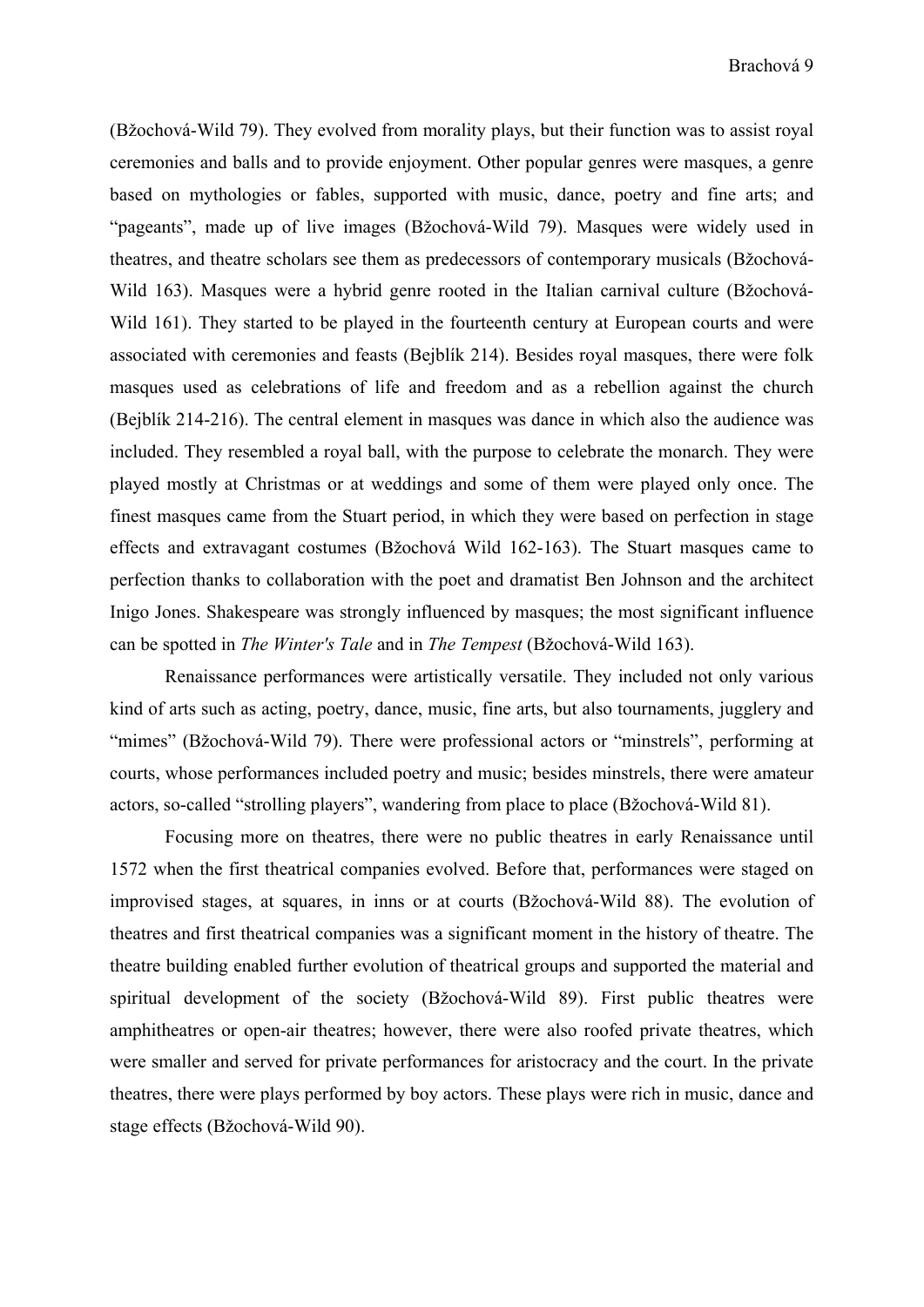Dramatic arts and theatres had an important function not only in social life, but in education too. Universities and schools staged school plays, since acting was considered a helpful tool in raising students' confidence, improving rhetoric and simplifying studying of classical languages. Later, the groups of children actors (boys actors) diversified into "Chapel Royal (Children of the Chapel)" (Bžochová-Wild 91). Music was prevalent in this theatrical group. Boy performances were staged either in schools or at courts or in the "Blackfriars" theatre (Bžochová-Wild 91). The most popular genre staged by the Chapel Royal was masque, which required strong musical abilities.

Musical instruments were employed from the very beginning of the performance- "when a trumpet blew, everyone knew that the play was ready to begin" (Chute 12). "Strong rhythmical effects", which were preferred by the audience, were present during the entire performance (Chute 12). Particularly, when the actors' speech was in verses, "the audiences liked it because it was so musical" (Chute 12). But music was also directly involved in plays. To get a clear idea of how the music was performed by the characters, von Ende provides us with a short description. Singers directly performing "as characters in the play" were performing "on the outer stage" (von Ende 49). In other cases, "they sang in the balconies of the theater, in the music room, usually above and off to the side of the stage, and sometimes under the stage" (von Ende 49). Actors, in general, had to be versatile, as the theatrical genres were (Chute 26-27). They had to be skilled in speech, dance and singing to suit the performances, such as masques.

Based on the information on Renaissance music and theatres, we can notice that music played a vital role in the lives of the people as well as in theatres. Various forms of Renaissance music were used by Shakespeare and the music in his plays was written by wellknown as well as by not so well-known composers. For example, famous Renaissance composers, William Byrd and Thomas Morley, are considered to have contributed greatly to Shakespeare's plays (von Ende 49).

#### **1.3.Shakespeare's approach to music**

Not only theatre, but also music gained a lot because of Shakespeare's influence. Similarly, Shakespeare's plays became successful thanks to music. Von Ende in his article examines the "mutual" relationship of Shakespeare and music – music used in Shakespeare's plays and music inspired by Shakespeare's plays (48).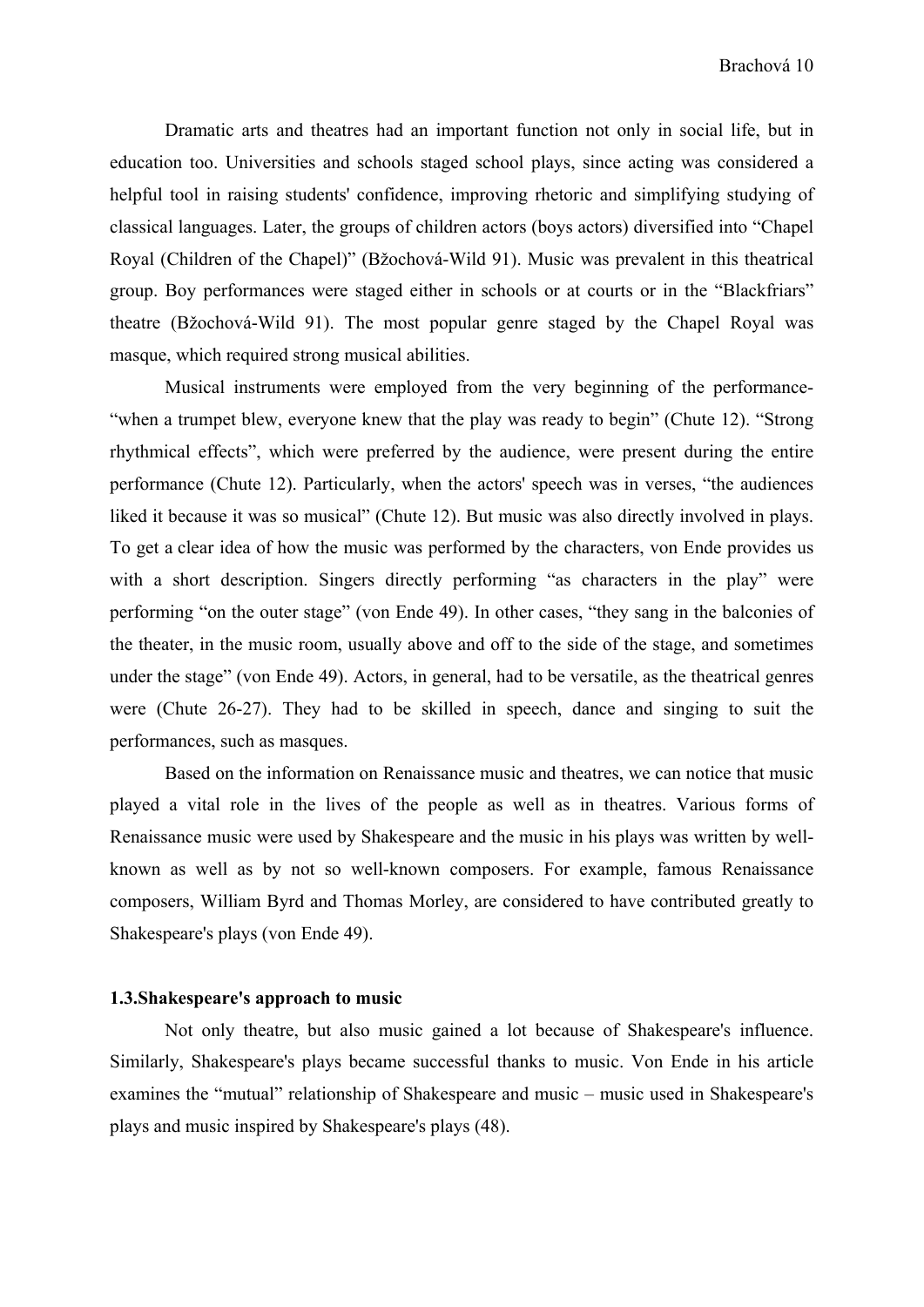The use of music in theatres was particularly used "to magnify the text, to advance the action, define character, promote mood, and assign atmosphere" and to enrich dramatic production (von Ende 48). In some plays, however, music acts as "a fill-in", like in case of *The Merchant of Venice* in a scene when "Bassanio comments to himself on the caskets" (von Ende 48). Elizabethan dramatists preferred to use music as a device "to magnify the text". In this case, the music was used to accompany the spoken word. The definition of characters with the help of music is, however, an innovation. This technique, used by the Romantic composer Richard Wagner, who was a great admirer of Shakespeare, is called "leitmotif" – the description of characters with the use of music, which reoccurs with the character (Navrátil 185). Von Ende adds that "the assignment of songs to various characters of the play had social and psychological implications" (49). Minor characters were mostly defined by music since the association of the main protagonists with music was banned by the Elizabethan customs - "the custom of the Elizabethan era did not permit a person of gentle birth to sing or play an instrument in public" (von Ende 49). Public performances by those of gentle birth were regarded as "a violation of mores, implying a psychological deterioration in the character" (von Ende 49). Only people of lower social class were allowed to perform publicly.

When it comes to Shakespeare's training in music, we may say that he was naturally talented as well as educated in music. In the area of music, he was as creative as in the theatre. As evidence, he "employed a generally accepted musical symbolism in his use of instruments" (von Ende 49). The strings symbolized "spirituality, release from tension"; the winds symbolized "worldly affairs, masculinity, martial matters"; "the trumpets" represented a higher social class, for instance, "the mounted military"; "the drums" were associated with a lower social class, for instance with "the infantry" (von Ende 49). Furthermore, von Ende comments on Shakespeare's ability to incorporate instruments into his plays by saying that "one wonders what dramatic use Shakespeare would have made of the orchestra if he had had available today's rich instrumentation" (49). From the available instruments, Shakespeare could use "lutes in three sizes, treble, tenor, and the six-foot bass lute" and "citterns, the psaltery (a species of dulcimer), the rebecs, and the viol family" (49). Another Renaissance instrument, which was used in *The Winter's Tale*, was the virginal.

Moreover, Shakespeare was skilled in "musical terminology", such as "solfeggio", "counterpoint" and "harmony", which is used by his characters (von Ende 49). Additionally, musical terminology can be noted "in the stage directions, as *tuckets*, which are military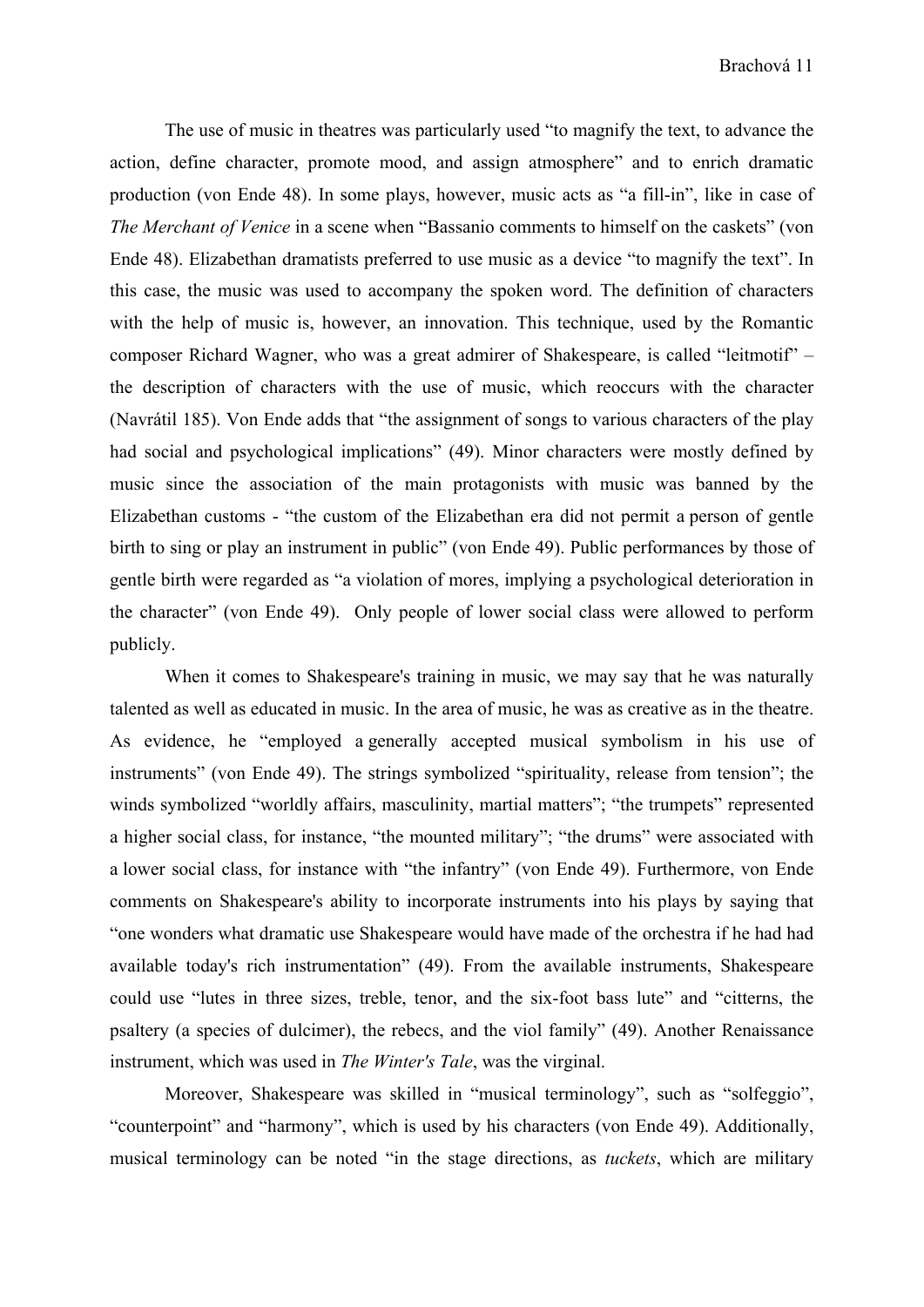musical signals by trumpets or drums; *alarums*, which are drum signals; and *sennet*, which calls for an extended procession with music, generally brasses" (49). From these terms, *sennet*  may refer to *sonata* and *tucket* to *toccata*. Another proof of Shakespeare's training in music and creativity is his use of scales. Shakespeare created his own terminology for scales, such as "sweet-tuned", "well-tuned", "out-of-tune" (49).

When we consider dramatic effect, we can say that Shakespeare was aware of its great importance. Shakespeare used music "as a dramatic device of the highest order" (von Ende 48). Von Ende adds that "in twenty-one of the plays music is used (or, in several cases, mentioned) immediately before, during, or after the terminal exit lines to heighten the dramatic effect of the final scene" (48-49). From all of Shakespeare's plays, music has the most significant role in the comedy *Much Ado About Nothing*. Music acts as a tool to reinforce the atmosphere. Von Ende says that what is "unique" in this play is "a thoroughly planned musical structure paralleling the emotional development within the play" (49). As we have already mentioned, instrumental music was preferred in the Elizabethan theatre. Shakespeare, however, used vocal music in his plays, which "is something of an innovation" (49). To name a few examples, vocal music was used in tragedies such as *The Tempest*, *Macbeth*, *Othello*, *Hamlet*; in comedies such as *As You Like It*, *A Midsummer Night's Dream*, *The Twelfth Night*, *The Merry Wives of Windsor*, *Much Ado about Nothing*; and also, in the romance *The Winter's Tale*.

The incorporation of vocal music led Shakespeare's dramatic abilities to perfection, increasing the overall dramatic effect of the plays. Its hold on the listener is, however, intensified when it has lyrics. The use of vocal music enabled Shakespeare to create a more profound emotional atmosphere in his plays. In Hamlet, for example, "Shakespeare is highlighting the tragic and macabre intensity of the scene with the congruity of the singer's cynical disregard for the dignity of death and through the ludicrous lyrics of his song" (von Ende 49).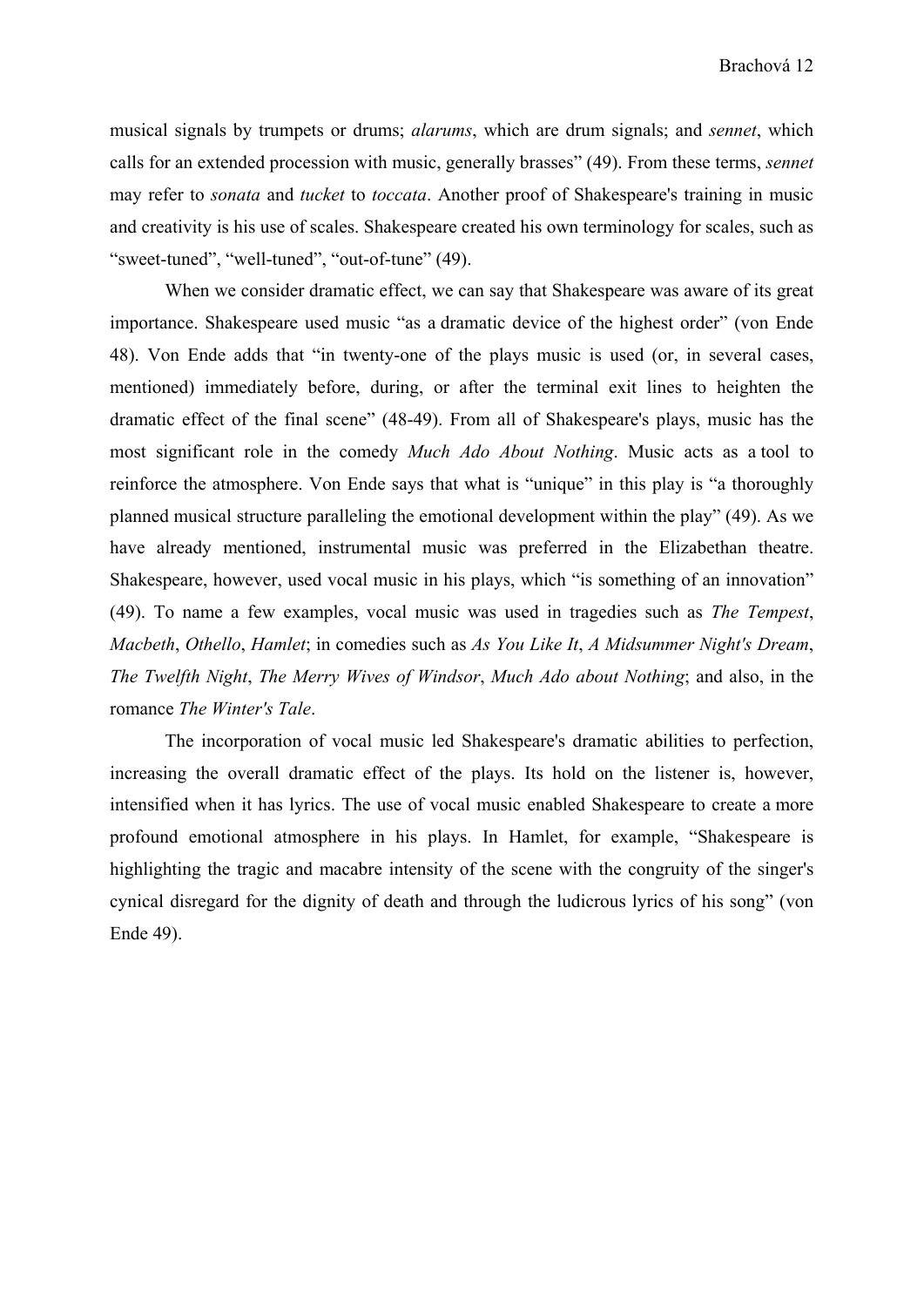#### **2. Perception of God in Renaissance**

Shakespeare lived in the period of a new worldview and innovations called Renaissance, which goes side by side with Humanism. These movements were a breath of fresh air when we take into consideration the preceding overly strict Medieval period. Even though worldly matters and human beings were of great importance, the belief in God was still a part of people's lives. In this chapter, we focus on the perception of God in Humanism and Renaissance, continuing with Shakespeare's perception of spirituality and Christianity. Finally, we provide information on the link between Renaissance music, Christianity and Humanism.

#### **2.1. Christian spirituality in Renaissance**

The term Renaissance comes from an Italian word "rinascenza" or "rinascimento", which means rebirth (Bžochová-Wild 7). The rebirth was not concerned only with the revival of antic Greek and Latin cultures; it included also a return to the past or to the source. As a historical period, Renaissance was a beginning of modern times; as an artistic style, it was a period between Gothic and Baroque. Renaissance represented a shift in history and beliefs – it included a rejection of the old times, rejection of the Middle Ages, seen as the dark ages. The shift in the worldview and beliefs was clearly reflected in arts, science and religion. The new beliefs included individualism and exploration of the world and human being. People started to focus more on their individual perception of the world and on their own creative abilities. This focus on the human being is called anthropocentrism. People concentrated on their lives and education (Bžochová-Wild 8-9).

The effort to live a perfect life, to cultivate individual talents and skills comes from Humanism, which supported the focus on earthly life and interest in arts, languages and literature (Bžochová-Wild 13). The ideal of Humanism was an educated and cultivated person, able to contemplate and think logically (Bžochová-Wild 14). True portrayal and interpretation of the world were priorities. Since "the Renaissance brought an emphasis upon going back to the original sources", "Greek manuscripts" were studied (GotQuestions.org). Distorted interpretations from Middle Age scholars and philosophers, including also a version of the Bible called "Biblia vulgata", were substituted by new interpretations based on historically reliable sources (Bžochová-Wild 13). There was an "increased curiosity about" religious texts during Renaissance, which was supported by studies of classical languages during Humanism (GotQuestions.org).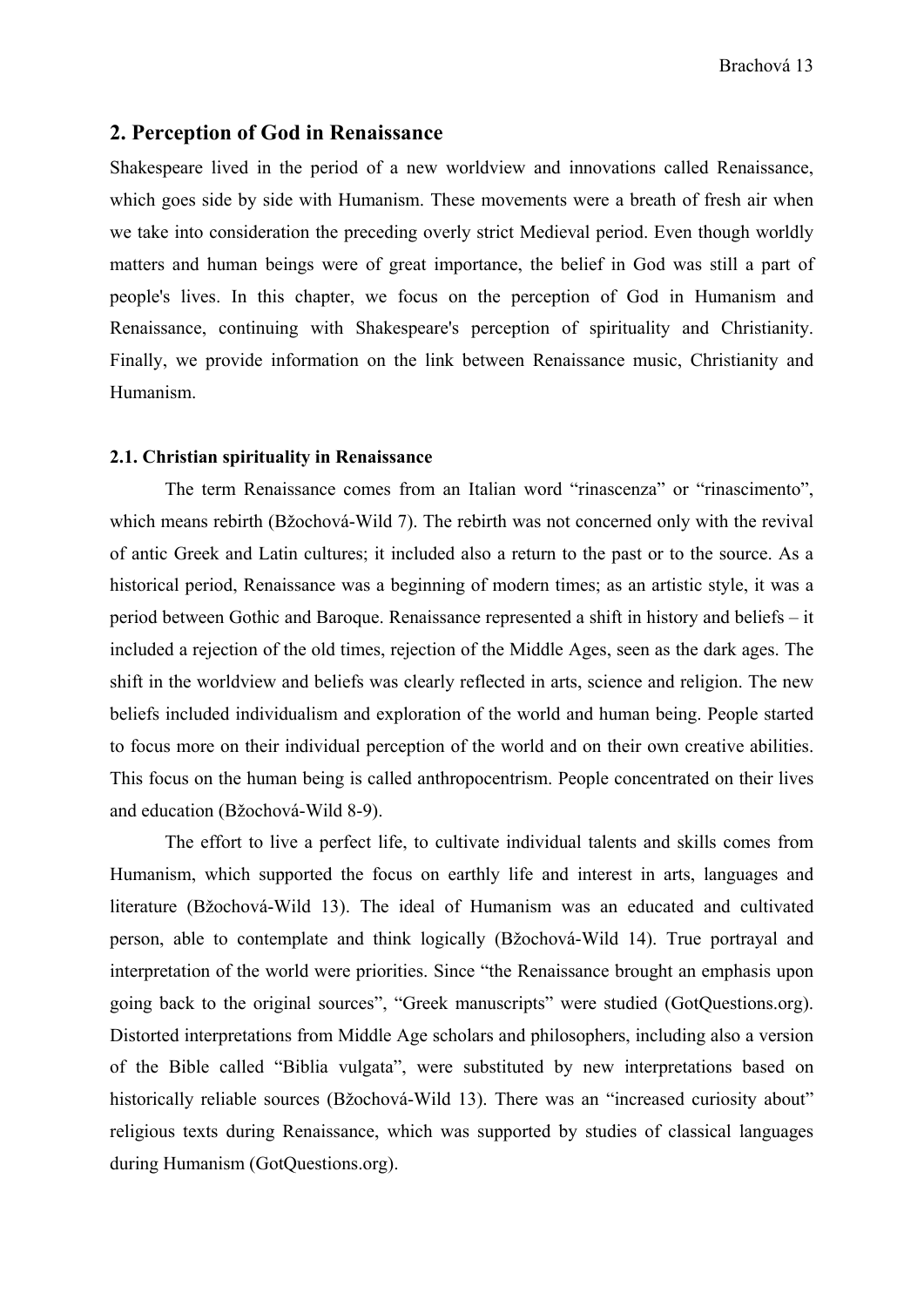With regard to religion, strict and dogmatic religious beliefs were substituted by the pleasures of earthly life. "Renaissance humanism generally emphasized human dignity, beauty, and potential, and reacted against the religious authoritarianism of the Catholic Church" (New World Encyclopedia). The period of Renaissance brought about a "rebirth" in faith and religion. Believers became more independent of the church, which further resulted in the Reformation. Apart from the Reformation, the term "Christian humanism" can be used to describe religious beliefs during Humanism and Renaissance (GotQuestions.org). Origins of "Christian humanism" are based on Jesus' teachings, particularly on "the parable of the Good Samaritan" (Luke 10:25-37), which suggests that everyone can be a good person, not only priests (New World Encyclopedia). Based on this parable, not words but actions matter the most; for example, "Jesus emphasized that charitable works such as feeding the hungry and caring for the sick are more important than mere acknowledgement of him as ʻLord' (Matthew 25:34-40)" (New World Encyclopedia).

Christian humanism was described as "Christian faith in alliance with God-given reason, which is the most human faculty in man. Humanism is that way of life and thought which keeps man in union with God and above the biological level" (Douglas Bush qtd. in Frye 377). This worldview "gives traditional Christian Humanism much of its ethical strength and intellectual impresiveness" (Frye 377). It combined Christianity with the theory of "classical humanism", teaching "that liberty, individual conscience, and intellectual freedom are compatible with Christian principles and that the Bible itself promotes human fulfilment – based on God's salvation in Christ and subject to God's sovereign control of the universe" (GotQuestions.org). Furthermore, science, arts and every progress were considered positive since "Christian humanism says that all advances in knowledge, science, and individual freedom should be used to serve humanity for the glory of God" (GotQuestions.org). "Christian humanism says that man reaches his full potential only as he comes into the right relationship with Christ. At salvation, he becomes a new creation and can experience growth in every area of life (2 Corinthians 5:17). Based on Christian Humanism, every action in life needs to be rooted in Christ, and "everything should be done to God's glory and not in pride or self-promotion (1 Corinthians 10:31)" (GotQuestions.org). True Christian humanists should aim at bringing the best to the world, whether they are scientists or artists, they should highlight the true values.

In Renaissance philosophy, God was no longer the strict merciless judge, as depicted in the Middle Ages. The Renaissance God was a more personal Creator who gives life to the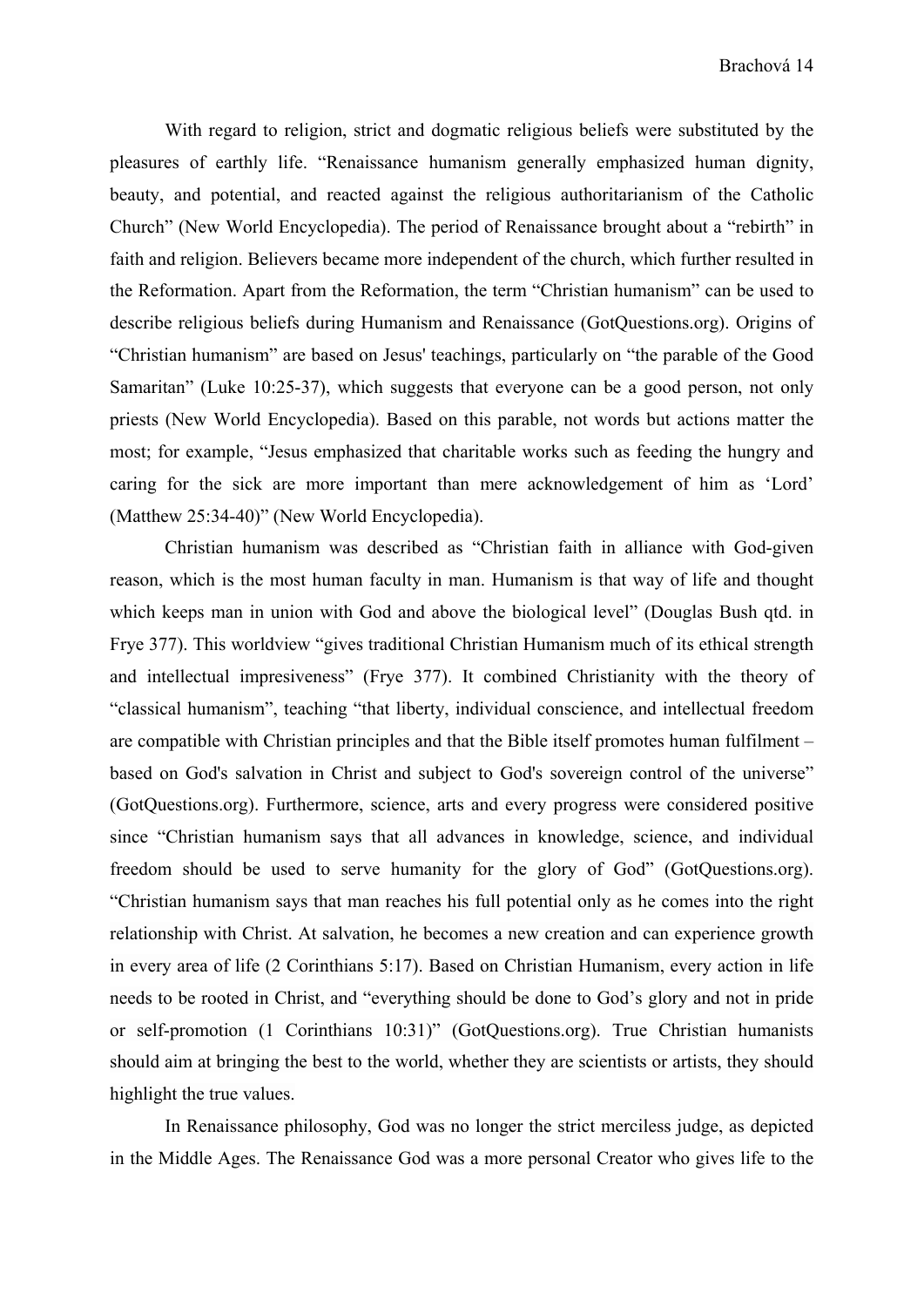world. The human being, created in the image of God, became a creator of his own life. Giovanni Pico della Mirandola, an Italian philosopher and humanist, expressed the relationship between God and human and laid out reasons why human beings are the happiest and most unique of the creatures. This was documented in his work on human dignity called "Oratio de dignitate hominis" (Bžochová-Wild 9). The idea of human dignity was supported by "Christian humanism [which] maintains that humans have dignity and value due to the fact that mankind was created in the image of God" (GotQuestions.org). Based on Giovanni Pico's words, Renaissance people were aware of the right of free will given by God to human beings. He compares people to architects or poets, who can create or destroy their own lives. Everyone has the right to decide whether to follow God or not. God in his generosity and love gave people free will to decide who they want to become, what they want to have; however, they have to take the responsibility for their choices. Giovanni Pico calls God "the Father", who planted seeds into people's hearts, which need to be cultivated (qtd.in Bžochová-Wild 9). Based on the work of Giovanni Pico, we can see that God became more personal for people and human beings became extensions of God's creative force. The purpose of the people is to cultivate themselves, their own talents and abilities and do their best to come closer to God, which is the ultimate goal of existence. This idea comes from Neoplatonic philosophy and was reflected in Shakespeare's plays (Bžochová-Wild 9).

Since Renaissance beliefs were based on direct observations of the world, nature was an important element in Renaissance philosophy. It represented an ordered structure, directly connected to God and this belief in order was crucial for Renaissance. Everything was hierarchically ordered and interconnected in a "chain of being" (Bžochová-Wild 43). The order is best reflected in in the change of seasons, day and night and in living organisms. Based on these beliefs, the theory of cosmos was proposed. According to this theory, the cosmos was divided into seven spheres, representing a prototype of perfect harmony. The cosmos was composed of four elements, namely fire, air, water and earth, corresponding to four levels of beings, starting with minerals, plants, animals and finishing with human beings (Bžochová-Wild 42). In the centre of the cosmos was the Earth and on the top of the spiritual hierarchy was God. Human beings, having a physical body and a soul, belong to the physical as well as to the spiritual world. God, human beings and nature were central parts of the geocentric model of the universe, which depicts relationships between macro-cosmos and micro-cosmos (Bžochová-Wild 48). In this model, God's right hand is connected to Nature, portrayed as a woman, by a tether. The right hand of Nature is connected to a monkey,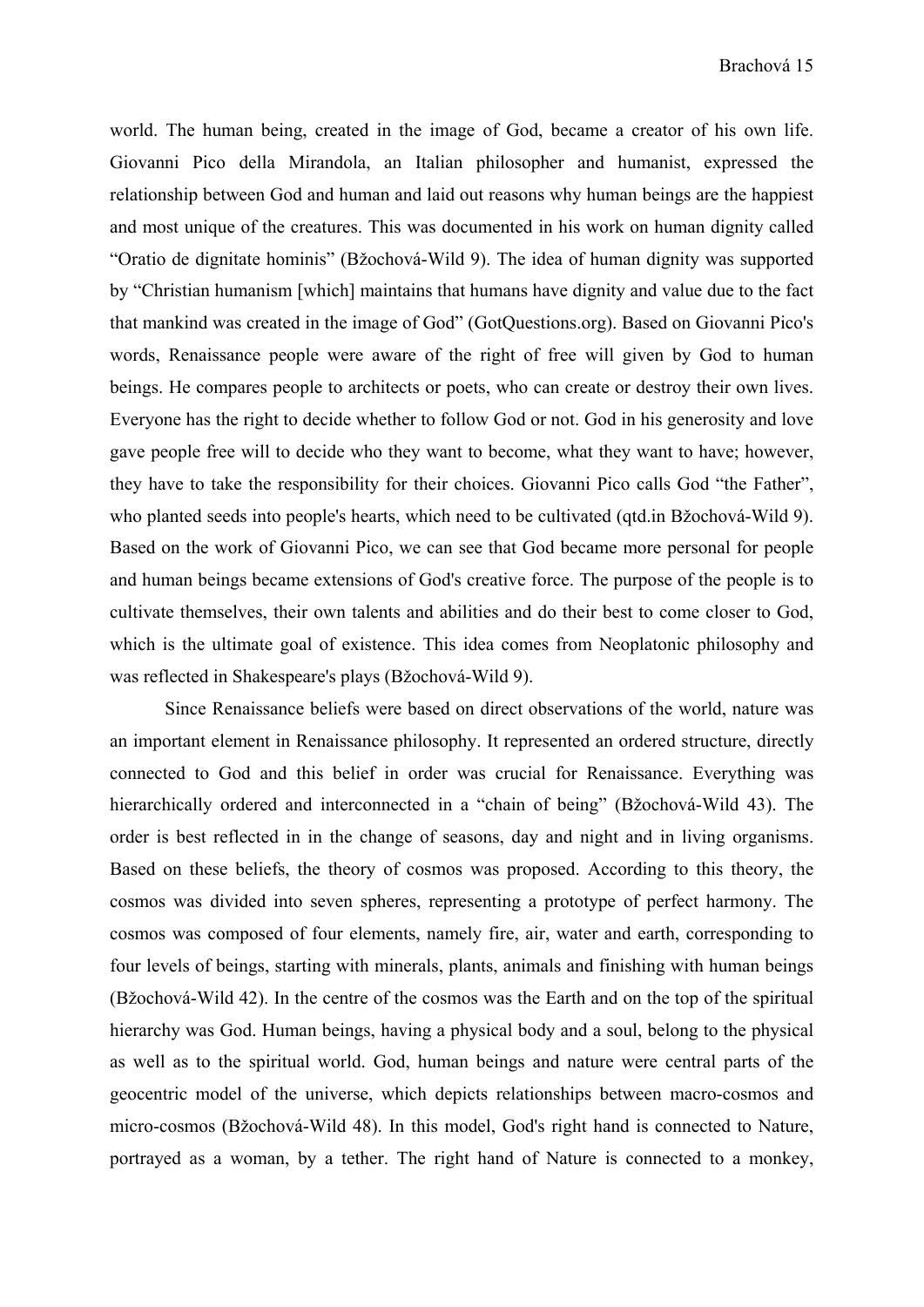symbolizing a human being. There are also spheres, planets, stars and heavens, symbolizing the ordered structure. This model shows the need for connecting human beings to God, which ensures harmony. Every separation from God disrupts this order and leads to disharmony and emptiness.

#### **2.2.Shakespeare's perception of the world and religion**

Shakespeare's beliefs, even though he was a Renaissance dramatist, do not strictly adhere only to well-known Renaissance beliefs – they are more innovative and personal. Based on Peter Ackroyd's book *Albion, The Origins of the English Imagination* (2002) we learn more about Shakespeare's personality. Based on his masterpiece works, Shakespeare was supposed to embody the highest ideals of his times. By using Ackroyd's and Johnson's descriptions, we might say that Shakespeare valued freedom, modesty, dignity of human beings, open-mindedness, kindness, friendliness, individual spirituality, emotional pleasure, an honest portrayal of the world, which are contained in his plays (Ackroyd 222). Despite the artistic limitations of the Elizabethan era, which were often mentioned by Shakespeare himself, for example the low standards in theatres, stemming from for example low hygiene standards, mentioned in the introductory chapters of his comedy *As You Like It*, edited by R. B. Kennedy. As believed by many scholars, Shakespeare aimed at artistic dignity, multiappeal, deeper meaning and emotional satisfaction for his audience.

In Shakespeare's plays, we see a realistic portrayal of characters who display a great range of contrasting emotions. Nevertheless, Shakespeare's portrayal of the world was different from the official expectations of his times. He included more of the emotional world and contrasting themes in his plays. For example, the spiritual world and the supernatural beings such as elves, fairies, witches, ghosts and nature (Ackroyd 225). Emotionality expressed in his plays is intensified with music and rhythmic patterns. For example, sound repetitions act as sound effects expressing confusion or emptiness (Ackroyd 230).

Shakespeare's plays are blends of tragedies and comedies, which reflect life itself, as a mixture of good and bad (Johnson qtd.in Ackroyd 226). The polarity of good and evil is embodied in his characters, which creates believability. The presence of evil in the world calls for a spiritual support – for God. And this brings us to Shakespeare's perception of spirituality. The religion of the Medieval times, based on obeying strict dogmas and rules, portrayed God as a merciless judge, and supported the idea of salvation by own efforts and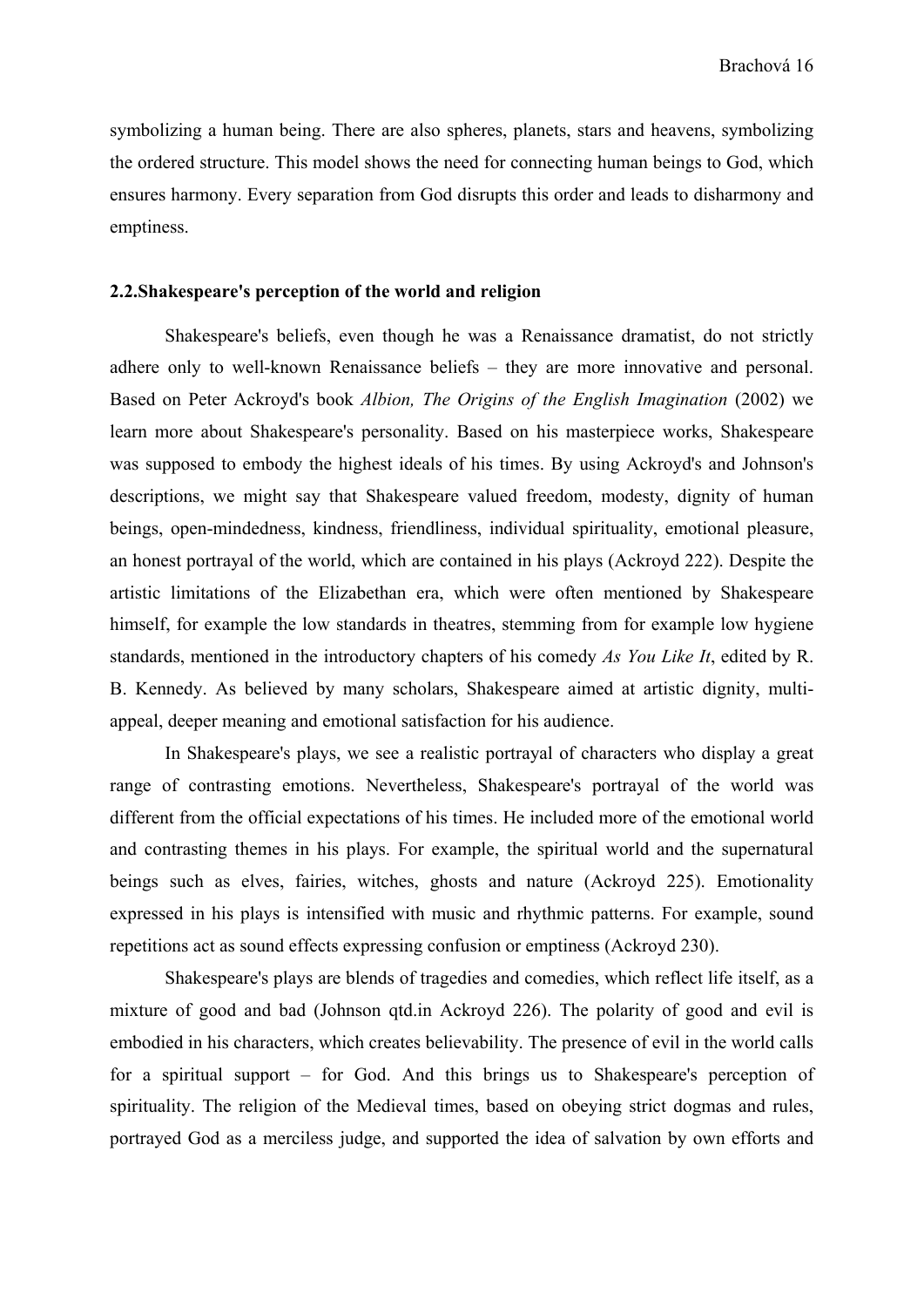good deeds while condemning non-religious art as being the devil's work (Navrátil 35), fortunately, did not fully penetrate Renaissance philosophy.

Even Ackroyd mentions this shift in the perception of God and gives us more information on Shakespeare's relationship with religion, which remains a mystery (223). Shakespeare is believed to come from a Catholic family, but whether he identified himself with Catholic or Protestant ideology is only a speculation. Even though we do not have enough evidence to determine Shakespeare's religious views, we can find Christian motifs and values in his plays. For example, in Hamlet, there is a symbol of "purifying fire", stemming from the old Christian tradition (Ackroyd 177). Despite the presence of Christian elements in his plays, Shakespeare remained of an open mind. He was not afraid of expressing his disapproval of the church or society. In his plays, we often see influential religious personages making mistakes despite their good intentions. In Hamlet, for example, Shakespeare makes fun of the old mistaken religious dogma that a person can be saved only thanks to his or her own virtues (Ackroyd 223). The fact that Shakespeare's religious beliefs are unclear can make us suppose that either he was hiding it because of the threat of persecution or he was in favour of religious equality, which would be a further evidence of his multi-appeal.

Ackroyd says that Shakespeare borrowed motifs from old Christian dramas, such us miracle plays and mysteries (224). The element of miracle, resurrection and underlying moral messages are present, for example, in *The Winter's Tale*. Moreover, he wrote some of his plays based on the examples of the lives of saints (highlighting pure love and suffering of an innocent), who were important for Anglo-Saxon spirituality; for instance, he depicted surrendering to God's will and suffering of an innocent in *Measure for Measure*, *Pericles* and in *The Winter's Tale* (Ackroyd 227). In addition, we find Christian motives, for example, in *Othello*, which is "the tragedy of a destroyed human soul", and in *The Tempest*, which deals with "the Christian doctrines of the Image of God, of natural depravity and demonic perversity, of the place of sin, of 'heart's sorrow' and of forgiveness'' (Frye 381).

Christian undertones are in the symbol of the sea, which often reoccurs in his plays. The image of the sea is present, for example, in *The Two Gentlemen of Verona*, *The Tempest*, *The Merry Wives of Windsor*. In the play *The Tempest*, the sea becomes personified and one of the characters (Ackroyd 227). The symbol of the sea can refer to life itself – sea and life are both unpredictable and changeable. Water in general is a powerful religious symbol of renewal and cleansing. Particularly in the Gospels we find several references to water. In the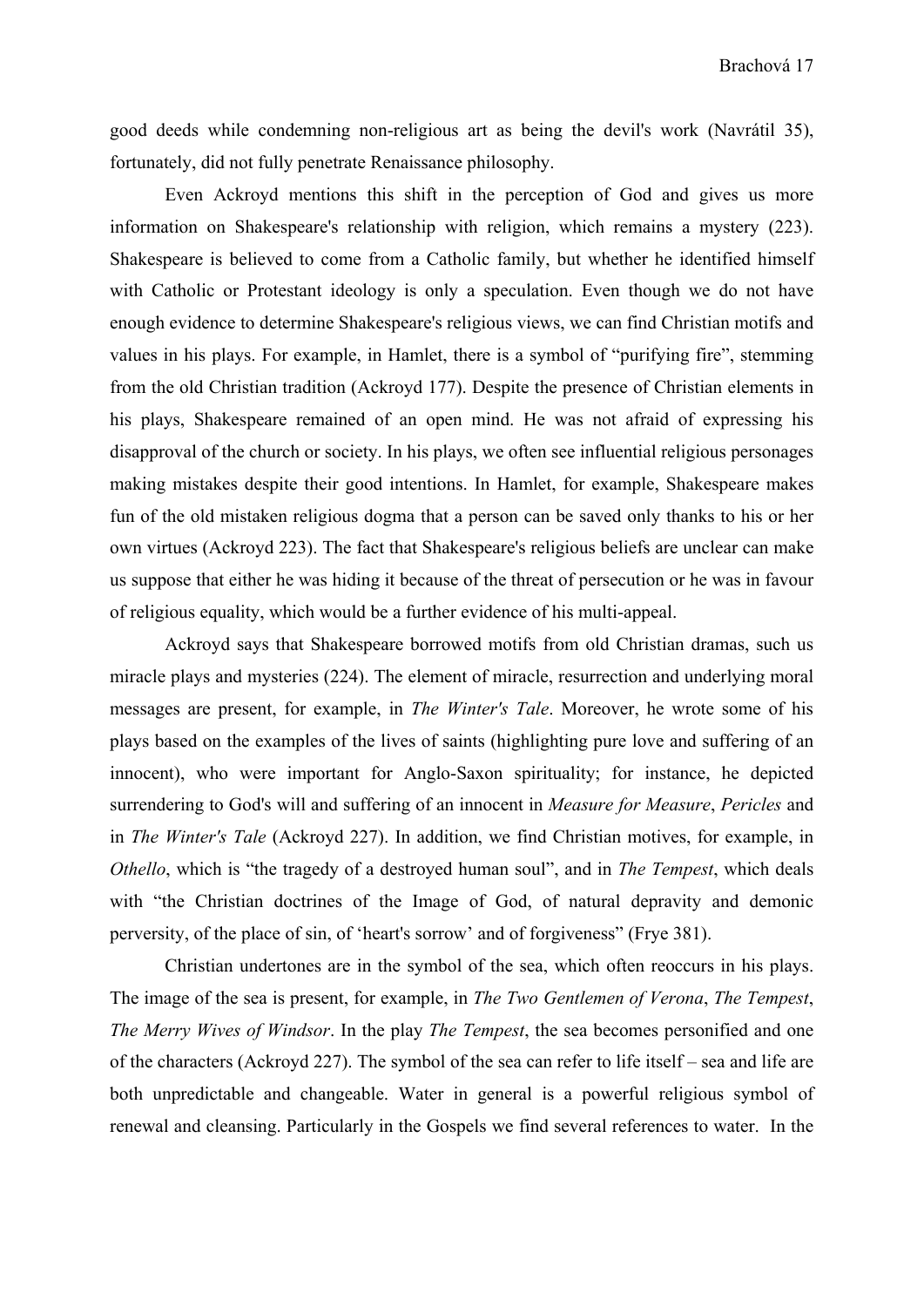Gospel of John, water symbolizes a new life (John 3:5), a source of life (John 4: 13-14), the Holy Spirit (John 7:38-39) and purification (Matthew 3:11).

As in the case of the Bible, water is a significant symbol for Shakespeare; however, the Christian symbolism in Shakespeare's plays does not concern only this element. In the analysis of *The Winter's Tale* we will see other central Christian symbols and beliefs incorporated in the plot.

#### **2.3. Humanism, Christianity and philosophy of music**

Although Christianity and music may seem unrelated at first sight, in Humanism, religion and art developed symbiotically and shared a lot of central ideas. The philosophy of Renaissance music shares several ideas with Christian humanism. The first is individualism or individual expression. The second is ordered structure, which was important in the world as well as in musical compositions. The third is a search for perfection and cultivation of virtues, which was an ideal of Humanism. A link between science and spirituality, and art and spirituality was established firstly in Humanism. According to Willem Elders, who in his article focuses on Humanistic and Renaissance music philosophy, "classical antiquity" was regarded "as the common standard and the model by which to guide all cultural activities" (69). He continues by saying that "in the majority of humanistic writings, there is a strong moralizing tendency" and "a tendency to express an individual's unique emotions" (Elders 70-71). The fusion of art and spirituality or "the union of virtus and doctrina" was an ideal of Humanism and Renaissance (Elders 72). This was reflected in music as well as in other forms of art (Elders 74). There was "a moralizing character of texts in vocal music" (Elders 75). "Humanistic poetry and moral philosophy have strongly influenced musical texts.ˮ (Elders 78) The poetry and philosophy were strongly influenced by the highest source of virtues and morals promoting life in harmony – the Bible (Elders 96).

Similar to Humanistic ideology, Renaissance music aimed at the return to Ancient Greece. One of the Greek ideals in the philosophy of music was "Pythagorean Music of the Spheres", which stemmed from a harmonic sequence of sounds expressing the deepest levels of human soul. Renaissance vocal music was a unique device which enabled the fusion of words which carry meaning (the spiritual part) with melody and harmony (the musical part). Since music and arts were sources of virtues, Christian humanism supported the development of non-religious music and other forms of art, such as dance. Beauty of sound and expression was as important as the text itself. Art became a virtuous activity, which embodied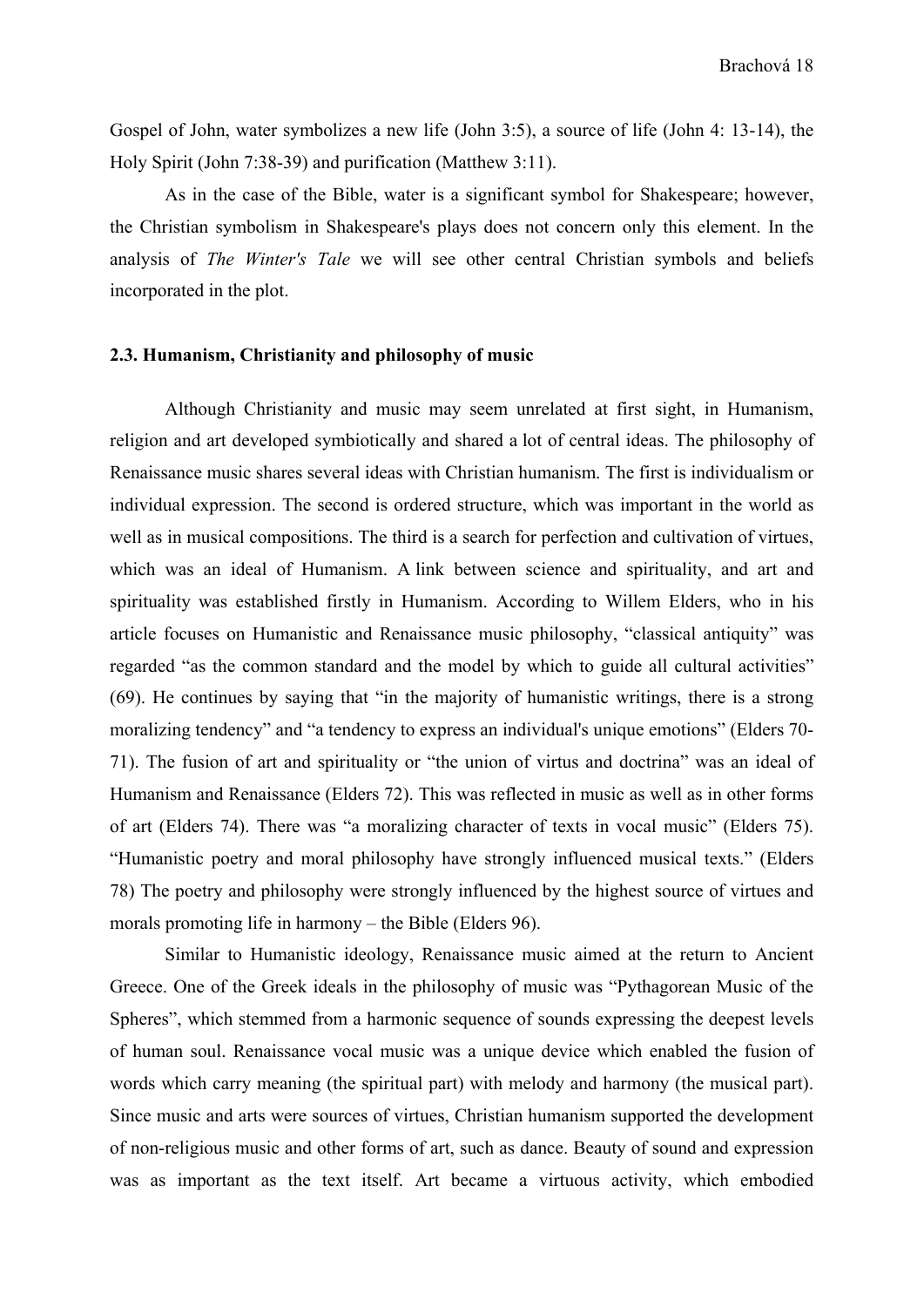"correctness, honesty, boldness and modesty" (Elders 70). Similarly, as in Christian humanism, the highest ideal in music was to establish harmony. Plutarch, whose philosophy was revived in Renaissance, considered harmony "an ideal, a model which shows man how he can reach a harmonious equilibrium in life" (Elders 94). Renaissance musical theory was inspired by Plato and his philosophy of music in which "music consists moreover in the mixing of tones, the union of contrasting sounds" (Elders 95). Contrasting sounds and ideas were creating the overall harmony. These contrasts are seen in *The Winter's Tale*.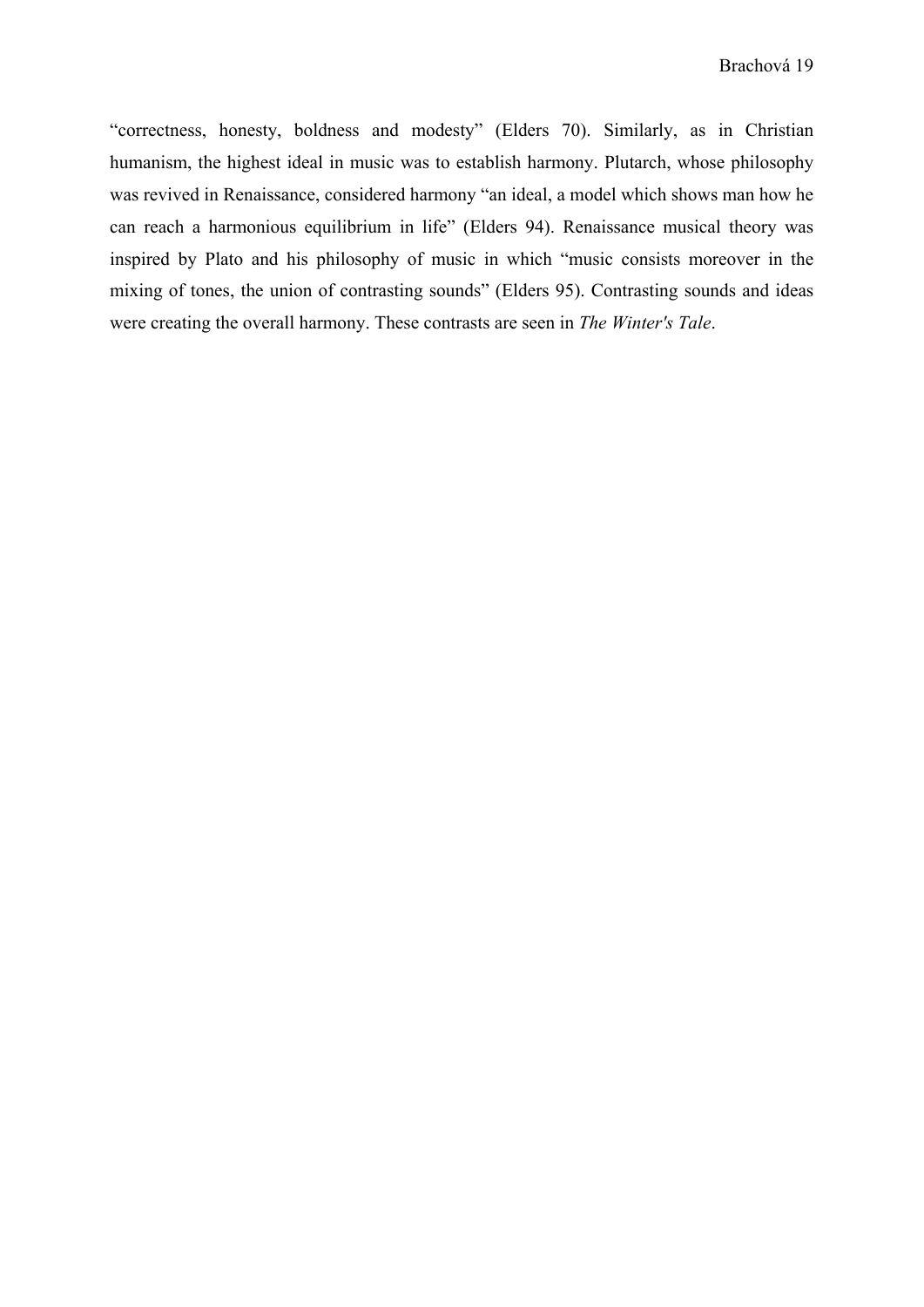#### **3. Analysis of** *The Winter's Tale*

To put theory into practice, let us first interpret Shakespeare's romance *The Winter's Tale* in the light of Christian beliefs, which are central to the plot. Secondly, we will analyse music in the romance based on the information on Renaissance music and musical forms mentioned in the first chapter. The romance is an evidence of the fusion of religious motives with musical elements which have a significant function in the plot.

#### **3.1.** *The Winter's Tale*

One of Shakespeare's not so well-known plays is his later romance *The Winter's Tale*. Despite the fact that the play is not as famous as, for example, *Hamlet* or *Othello*, it has much to offer, from the spiritual or moral point of view as well as from the musical point of view. The term "romance" was not used for naming plays in Shakespeare's times. In the eighteenth century, the term started to be used for plays characterized by a colourful plot and emotional depth (Dunton-Downer, Riding 397). The typical Shakespearean romance is characterised by a high level of emotionality and by a striking plot full of actions and contrasts. The main characters often experience suffering but despite all the problems and obstructions they face, in the end, good triumphs over evil and order and harmony are finally restored. The climax of the play triggers strong emotions, which are not necessarily overly joyous (Dunton-Downer, Riding 398).

Even though there is happiness in romances, the core is often tragic – lives of the main characters are touched by death, loss or catastrophe. The plot is saturated with the suffering that occurred until the very end, creating an overall melancholy and contrasting feelings (Dunton-Downer, Riding 398). The element of tragedy, however, does not result in destruction – it drives the characters to fight their way, which is accompanied by miracles and magic, through to the end. The final mood is not light-hearted and carefree as in comedies, and we can still taste the initial bitterness as well as a relief from it, which leads the audience to appreciation and gratitude. The final happy end is not taken for granted here, the characters have to overcome struggles to deserve it, and it is therefore more precious. The audience do not need to worry about the characters since they are under God's protection, protected by divine providence. Even death is not a tragic event since it serves as a reminder of the temporary nature of the world and as a source of eternal life (Dunton-Downer, Riding 401).

The plot in general is based on Hellenistic motives and reminds us of a typical fairy tale (Dunton-Downer, Riding 399). The genre is neither comedy, nor tragedy – it is a blend of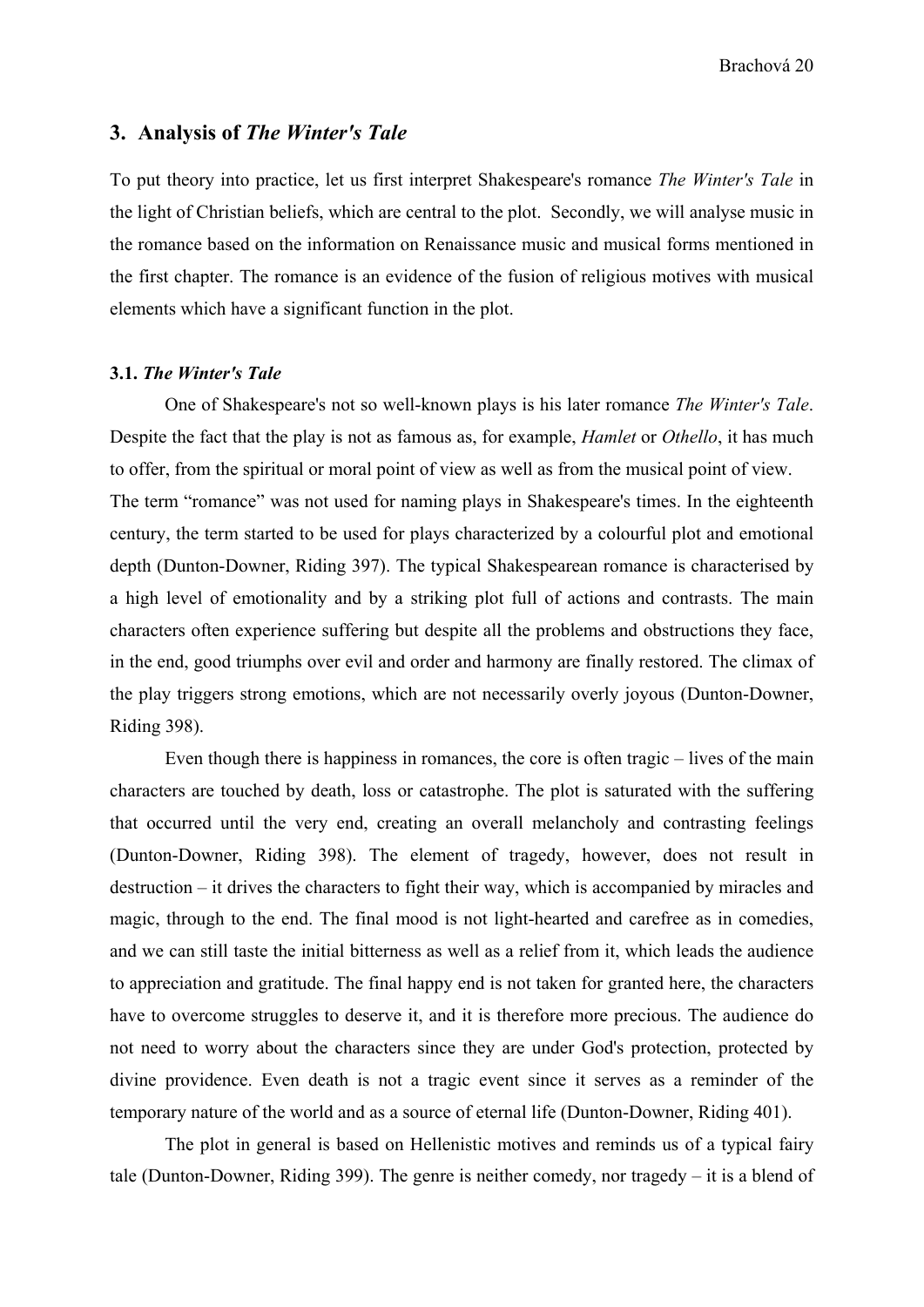fantastic, melodramatic and sentimental elements (Dunton-Downer, Riding 401). Regarding the setting in romances, it does not correspond to reality and the unity of time and space is often ignored. The characters experience the world not through their reflections, but through their actions (Dunton-Downer, Riding 398). There are hardly any monologues in romances since the protagonists mostly focus on searching for the answers and not on asking questions (Dunton-Downer, Riding 399). Miracle is a vital element in romances. It offers the audience a blend of melancholic and moving emotions, ranging from sadness to joy and awe (Dunton-Downer, Riding 401). In *The Winter's Tale*, the miracle is present in the scene in which the statue of Hermione comes to life.

The theme used in *The Winter's Tale* was borrowed from Ovid's *Metamorphosis* and mostly based on Robert Greene's *Pandosto: Triumph of Time* (Dunton-Downer, Riding 419). The *Winter's Tale*, which consists of five acts, was written between 1610 and 1611 and premiered in the Globe theatre on May 15, 1611. The story starts with a conflict – Leontes, King of Sicilia, blames his wife Hermione, who is expecting a baby, for having an affair with his friend Polixenes, King of Bohemia. Moved by jealousy and hatred, Leontes orders a friend Camillo to kill Polixenes by poisoning him; however, Camillo is sure that Hermione is not guilty and tells Polixenes about Leontes' plots. Leontes then puts Hermione in prison and asks for a fortune teller's oracle. Hermione gives birth to a baby girl who is born in prison, but Leontes rejects the baby. Antigonus is ordered by Leontes to leave the baby somewhere far away where she would die. Meanwhile, Leontes receives an oracle from a fortune teller about Hermione's innocence. Still sure of his own judgements, Leontes learns about the death of his son Mamillius and later on, Hermione falls dead. Leontes is finally moved by their death and sentences himself to a life filled with grief. At that time, Antigonus, who is killed by a bear on his way back, leaves the baby together with gold and documents as a proof of her royal origins. Sixteen years later in Bohemia, the abandoned Perdita, who was adopted a shepherd, falls in love with Prince Florizel, a son of Polixenes. The young couple then leaves with the aid of a musician and a pickpocket Autolycus to Sicilia. Polixenes and Perdita's adoptive father later follow them to Italy. The family finally reunites and the play ends with forgiveness, love and hopes for a better future when a statue of Hermione comes to life thanks to magic. The final miracle, which is a central element of the romance, leaves the audience in awe.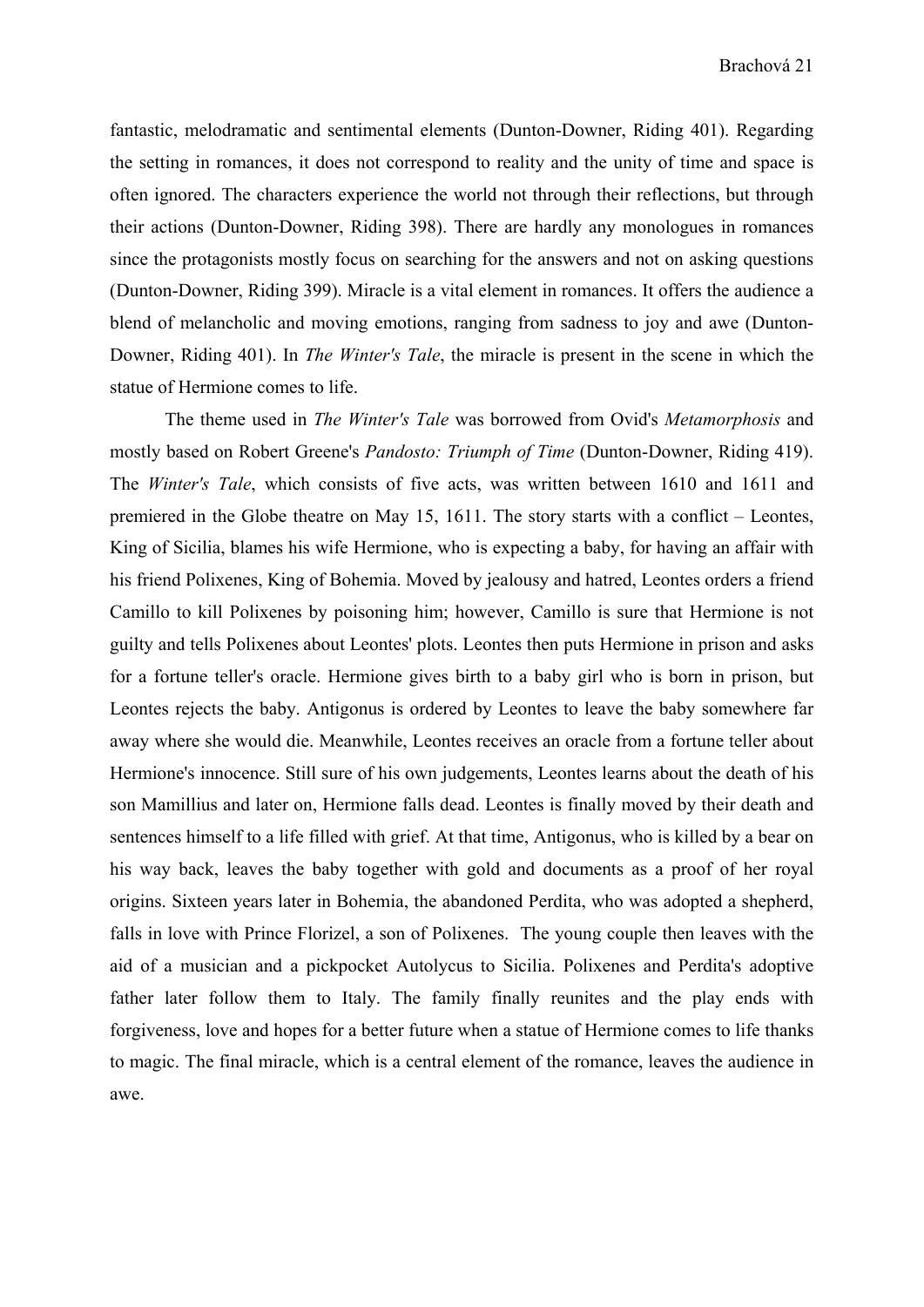#### **3.2.Christian interpretation of** *The Winter's Tale*

Although the play looks as a simple romance intertwined with some magical and miraculous elements, we find significant symbols, Christian morals and beliefs in the play. Charles Frey with his study "Interpreting The Winter's Tale", helps us go deeper into the plot and the philosophy present in the play. Frey writes that *The Winter's Tale* is somehow exceptional and that the play "may indeed challenge Shakespeare's more widely respected tragedies for power to be both striking and profound" (307). Frey further comments on the negative criticism the play received, which is, according to him, unfounded because the play "has from the first been one of Shakespeare's most successful in the theater" (307). He quotes one author, G. Wilson Knight, who studied the play not as a play staged in a theatre, but as a literary piece, which includes nuances in poetry, rich symbolism and thematic material: "Eventually the resurrection of Hermione must be considered the most strikingly conceived, and profoundly penetrating, moment in English literature." (Knight qtd.in Frey 307). Knight stresses the fact that many critics tend to underestimate the symbolism, philosophy and moral messages present in the core of the play because they are overly concentrated on a staged performance with and its realization as a dramatic produce (qtd.in Frey 307). Every adaptation (dramatic or musical) and analysis of the play, however, must be founded on the written text. Knight adds that the vital elements in every interpretation are "vision", "theme", "idea" and "atmosphere" present in the text (qtd.in Frey 307). Therefore, all the adaptations and staged performances have to stem from these elements.

The core of this romance is strongly based on Christian beliefs, virtues and symbols. Central Christian beliefs such as the victory of love over sin and suffering, triumph of life over death, temporary nature of the world, resurrection and eternal life are pivotal in the plot. Virtues such as forgiveness, unconditional love, faith, gentleness, humbleness and surrendering to God's providence are mostly embodied in Hermione and Perdita. The key element of the romance – the miracle – is able to drive us into a moving awe. "The resurrection of Hermione" in the end of the play "is a miracle in the full effect of which we participate" (Frey 308). We are witnesses of the miracle which is happening on the stage, strengthened with special effects and music which enforce the deeper hold on the audience.

Hermione herself "is a symbol of The Winter's Tale", portraying innocence, love, suffering, miracle, resurrection and forgiveness. She represents an ideal of a saint, an image of goodness, which contrasts the evil forces or sins such as hatred, jealousy, pride, egoism and unforgiveness embodied in Leontes. Nevertheless, in the end of the play, we see that Leontes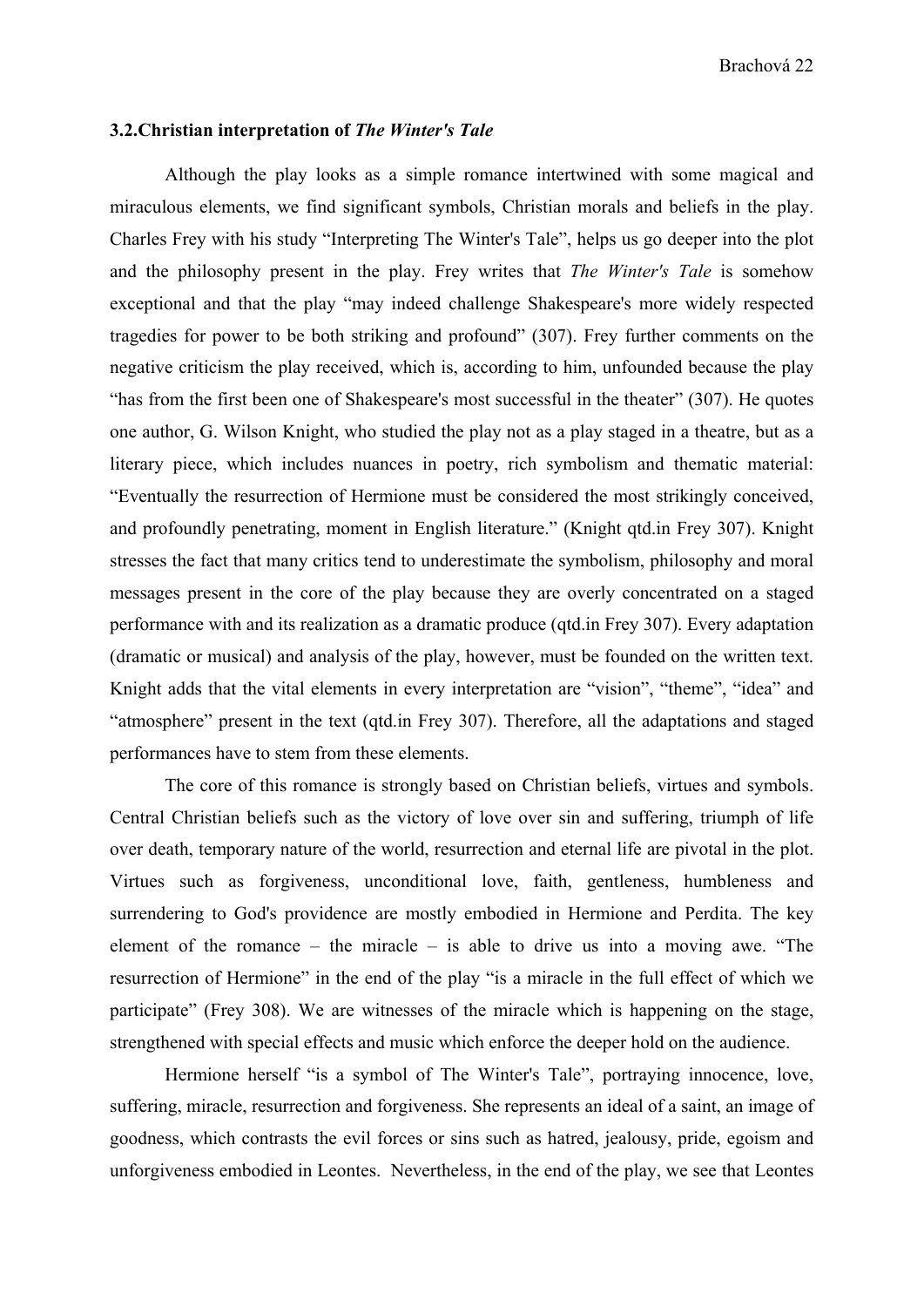is deeply moved by years he spent regretting his sins and repenting for them. He is deeply touched by the death of his wife and becomes transformed by goodness. This transformation of his heart can be compared to the transformation of hearts of the disciples when they saw Jesus' death on the cross. Firstly, they were ruined by his death, which softened their hearts so that they could be open to a miracle of Jesus' resurrection and forgiveness. Moreover, Hermione's passing is compared to sleeping, suggesting the temporary nature of death and the validity of the idea of eternal life. The element of suffering, present from the beginning until the end of the plot, reminds us that it is inevitable. Nevertheless, the play suggests that only faith and surrendering to God's providence can ensure happiness and eternal life. It stresses the need for repentance, which is an opportunity for change.

The character of Perdita is a representation of pure Christian virtues such as humbleness, simplicity, purity, love, inner beauty and gentleness. When it comes to her name, it derives from an Italian verb "perdere", which means "to lose something" and the past participle of the verb is "perduto, perduta", which can be associated with Perdita, who was lost, but in the end of the play, she was found again. The return of Perdita back to her father, is like a Biblical story of the return of the prodigal son (Luke 14:11-32); however, in this case Perdita was not the one lost in spirit – it was Leontes who was lost like the prodigal son. As in the Gospel, all that was lost is found again, the old is forgiven and family is restored again. Furthermore, Leontes shows us that God's salvation is available to those who turn to Him wholeheartedly and that God wants to save everyone, no matter of their religion or their sins.

Christian symbolism can be found in the image of "stone". Symbolically, the stone stands for power, resistance and firmness or hardness. There is a paradox between Leontes, who "is 'more stone' than the statue [of Hermione]" (Frey 325). Even other personages are compared to stones or statues. For instance, "Perdita stands 'like stone' watching it [the awakening of the statue]" and "Polixenes would 'piece up in himself' Leontes' grief" (Frey 325). This way, Shakespeare wanted to express "that the statue is in some sense more alive than its beholders" (325). The statue finally comes to life because "beyond the stone veil of the statue lies a superior life" (325). When we consider stones in the Biblical context, we find that people were buried in tombs closed by a large stone. Even here, stone acts as a veil, beyond which is a superior life; however, the stone has to be removed like in the story of the raising of Lazarus (John 1-44) or as in the case of Jesus, whose stone was removed before his disciples came to the tomb (John 20:1-10). Stone acts as an obstruction which needs to be removed to give space for the miracle. Another example is Leontes' heart of stone, which was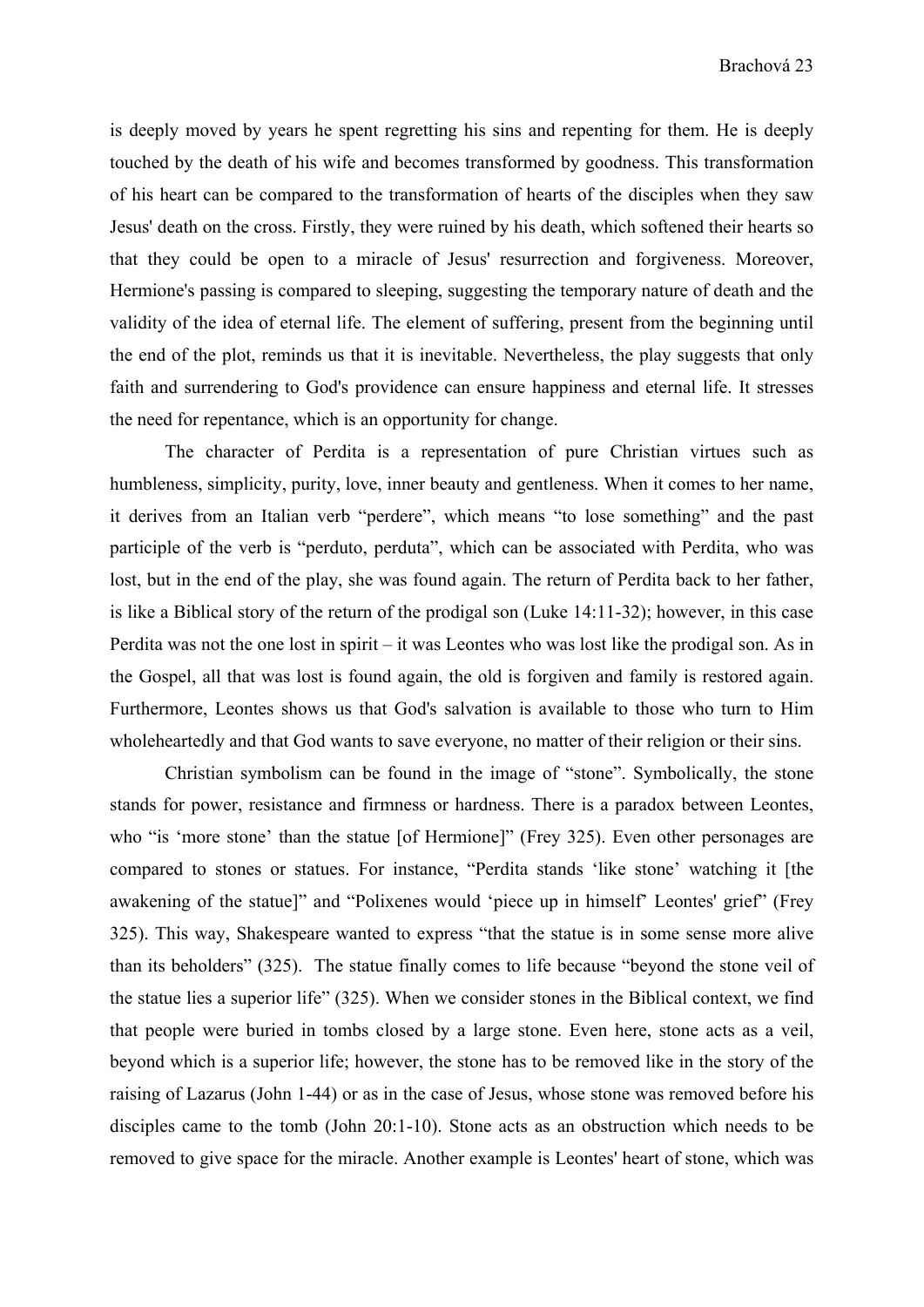transformed by repentance. The removal of the stone veil with love and faith in the case of Hermione's rebirth is a miraculous event full of "majesty, conjuring evils to remembrance and taking 'the spirits' from onlookers" (Frey 325). In this scene, "we are invited to think not only of the central Shakespearean play metaphor, which interfuses art and life, but also of the promised end, the judgement day when evils will be conjured in remembrance, spirits breathed back into those 'awakened faith,' the grave filled up, and 'numbness,' through holy action, bequeathed to death by redemptive life" (325).

The central Christian themes such as death of Jesus Christ, resurrection and forgiveness are, in Shakespeare's case perhaps unintentional, taking into consideration that he never spoke openly about his faith. Renaissance people's beliefs were more practical and more personal, treating art as a source of virtues. Christian humanism, as mentioned before, supported nurturing skills, talents and virtues as a practical way of living faith. Furthermore, with reference to the Renaissance Nature philosophy, we notice that the symbol of resurrection refers to renewal and the wheel of life. Frey confirms that "The Winter's Tale, like many other stories, deals with sin and forgiveness, and with the triumph of time also a Christian theme" (310).

The significance of the play lies in its application to our lives, in "its power to realize experience, to show something of life that could only be shown by the intense activity of intellect and imagination in the medium of a theatrical form" (Frey 310). This romance, being one of the latest Shakespeare' plays, is highly personal, spiritual and emotional. In the end, Frey advises to focus our interpretation more on "the play's immediate significance in terms of basic, close-in ruminations upon language, psychology, and meanings as a family romance" (328). The most important aspect of the play is its effect on the reader and audience and the consequent application to life, which is "to grieve as necessary, and then gather at last, as do the Sicilians and Bohemians of the play, in just celebrations of our joys" (Frey 329).

#### **3.3.Music in** *The Winter's Tale*

Even though music does not have a prominent place in *The Winter's Tale*, its function and use are not insignificant. Metaphorically speaking, the music in the play has the ability to bring us back to ancient times in Italy. Music acts as a leitmotif – it defines the atmosphere of the play, which is mystical and surprising. It is important in highlighting the contrasts between Sicilia and Bohemia. In the scenes in Sicilia, the music is more magnificent and royal, whereas in the scenes in Bohemia, the music is more free, simple and joyful. Reliable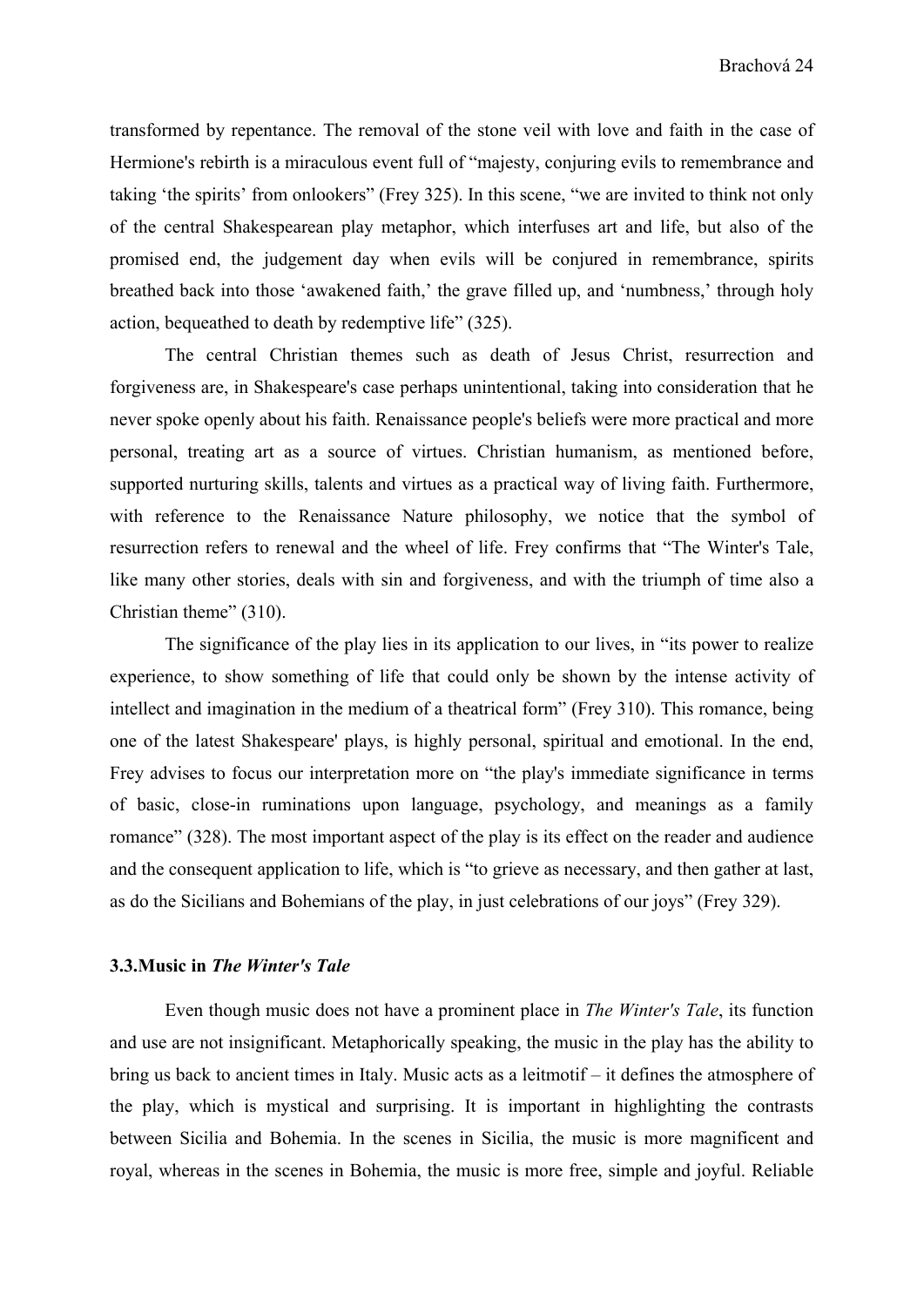information on music in *The Winter's Tale* is found in an article by J.H.P. Pafford, "Music, and the Songs in The Winter's Tale" (1959). In the article, she provides us also with the musical score for some of the songs. Pafford comments on the importance of music, even though she mentions that in the play, "there are only two specific references to music (IV. iv. 165 and V. iii. 98)" (161). First of the scenes requiring vocal music is the dance of shepherds and the second is a scene in which a statue of Hermione comes to life. Except for these scenes, instrumental music is used in the background of other scenes as well. Musically the most significant part of the play is, according to Pafford, in "the first part of IV", where "the music of the madrigal" is used (161). As we already know, madrigals were composed on the themes of love, therefore the use of madrigal music for the scenes with shepherds in Bohemia is relevant. Pafford adds that the spirit of madrigals from the Elizabethan times is "sensed" in the play  $(161)$ .

Vocal music, which is monodic, written in forms of ayres, is associated with minor characters such as Autolycus, who helps the protagonists to travel from Bohemia to Italy, and Dorcas and Mopsa, singing shepherdesses (Pafford 161). Pafford also notes that there are occasional remarks on "musical instruments" and also that "there is much talk of songs and ballads, and there are dances and reference to music for one of them" (161). The music functions as an important historical evidence for the sixteenth century music, as expressed by E. W. Naylor (qtd.in Pafford 161-162).

The overall number of songs in *The Winter's Tale* is six. Five songs are sung by Autolycus (Pafford 162). Pafford lists the following songs (162):

- 1. "When daffodils begin to peer (IV. iii. 1-12)."
- 2. "But shall I go mourn for that, my dear (IV. iii. 15-22)."
- 3. "Jog on, jog on, the foot-path way (IV. iii. 120-123)."
- 4. "Lawn as white as driven snow (IV. iv. 218)."
- 5. "Get you hence for I must go (IV. iv. 297-308)." (to the tune of "Two maids wooing a man".)."
- 6. "Will you buy any tape (IV. iv. 315-323)."

There are other passages, in which music is mentioned:

"IV. iii. 2, 6, 10. A possible reference to the dance 'The Hay' and its tune." (Pafford 162) "IV. iii. 42. The Clown remarks that the shearers are 'three-man song-men all, and very good ones'." (Pafford 162)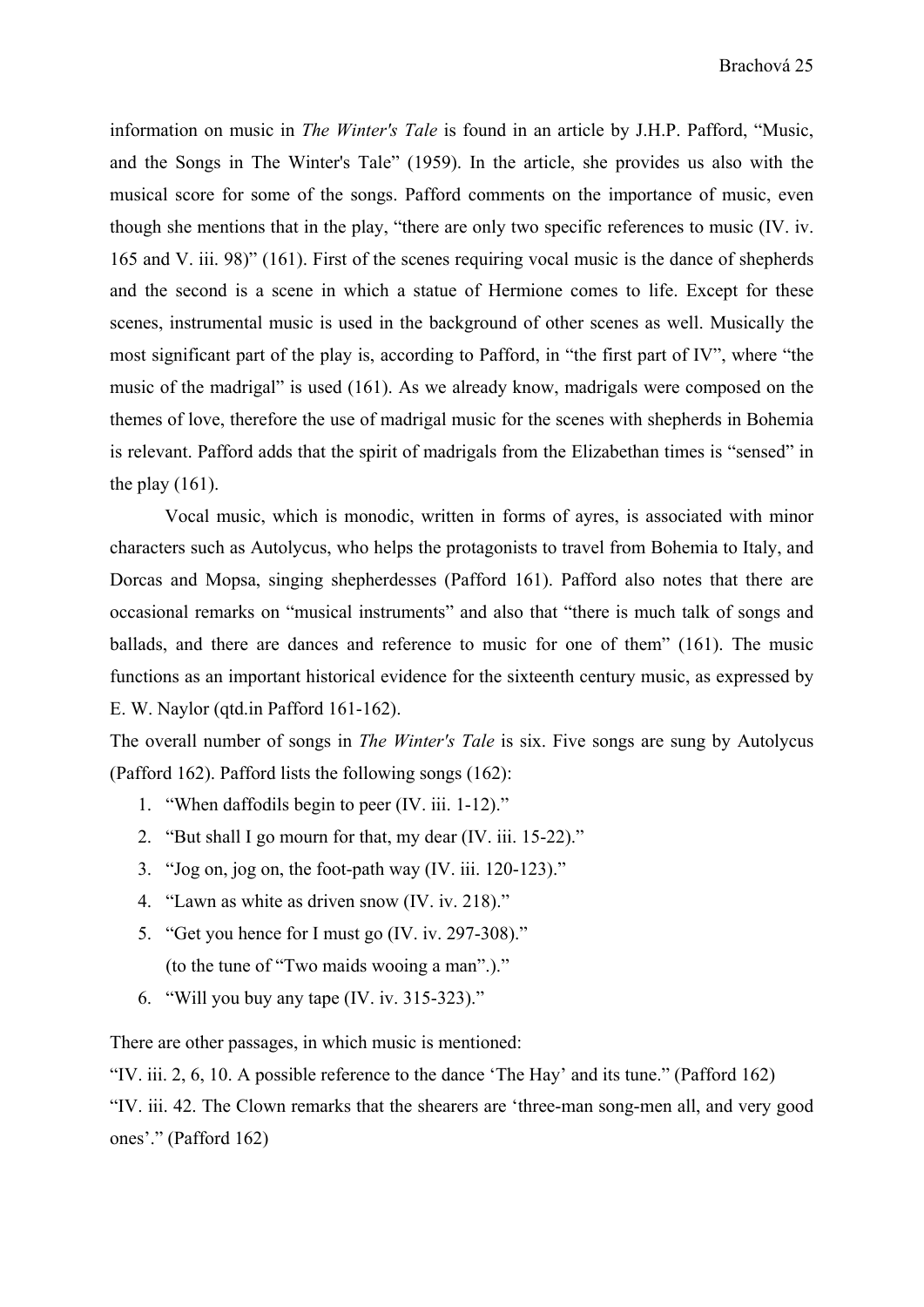"IV. iv. 58. The Shepherd rebukes Perdita's shyness and says that when his old wife lived she 'would sing her song and dance her turn'." (Pafford 162)

"IV. iv. 181-200. Naylor's comment on this passage has already been noted. It refers to ballads with burdens of 'dildos and fadings', 'jump her and thump her' and gives a line from a ballad 'Whoop, do me no harm, good man'." (Pafford 162-163)

"IV. iv. 258-323. is entirely concerned with Autolycus and the ballads he has for sale. Those of 'a usurer's wife' and 'of a fish, that appeared upon the coast' are obviously burlesques of the contemporary broadside, chapbook ballads and tales of monstrosities and the ultrasensational. He then produces 'Get you hence', which he sings, with Mopsa and Dorcas, and it is in this passage that Autolycus says that he is a singer by profession (295). After the song (or the first part of it) is sung, the Clown says 'We'll have this song out anon by ourselves'; obviously meaning Mopsa, Dorcas and himself." (Pafford 163)

"IV. iv. 594-617. Autolycus refers to his success at the sheep-shearing in selling all his ballads and by attracting the crowd by his singing so that he had been able to pick most of their pockets." (Pafford 163)

The ballads mentioned in the play were very likely composed with music and used as lyrics; however, the scene with Perdita's finding (V. ii. 24) is inexpressible with music (Pafford 163). When it comes to the overall use of music in the play, most of the play is without music or any links to it; however, this does not mean that the music in the play is useless or without a purpose. All the scenes in which music occurs are essential since the character of music is based on the joyful atmosphere and rhythmical patterns of the scene IV. iv, then "from the solemnity and rhythm of such passages as the dream of Antigonus, the description of the oracle and the recovery of Hermione, and from the power and beauty of the language" (Pafford 164). Music and songs act here as Wagner's leitmotifs, contributing to the description of characters, while at the same time softening them and making them more appealing. Pafford says that when Autolycus is singing, the music "softens his vices and makes him a more attractive character" (164). Music combined with poetry, staged action and the overall morality and sentiment in the play becomes an innovation of Renaissance.

To be more specific about the use of musical forms in the play, we find that masques and ayres were used. Based on the character of these forms, the music was cheerful, folk-like and monodic. Some of the music was "associated with the dances" (W.J. Lawrence qtd. in Pafford 164). The music associated with dances was written in the form of masques. Based on Lawrence's research, music "used for the satyr's dance in Jonson's *Oberon*", with the title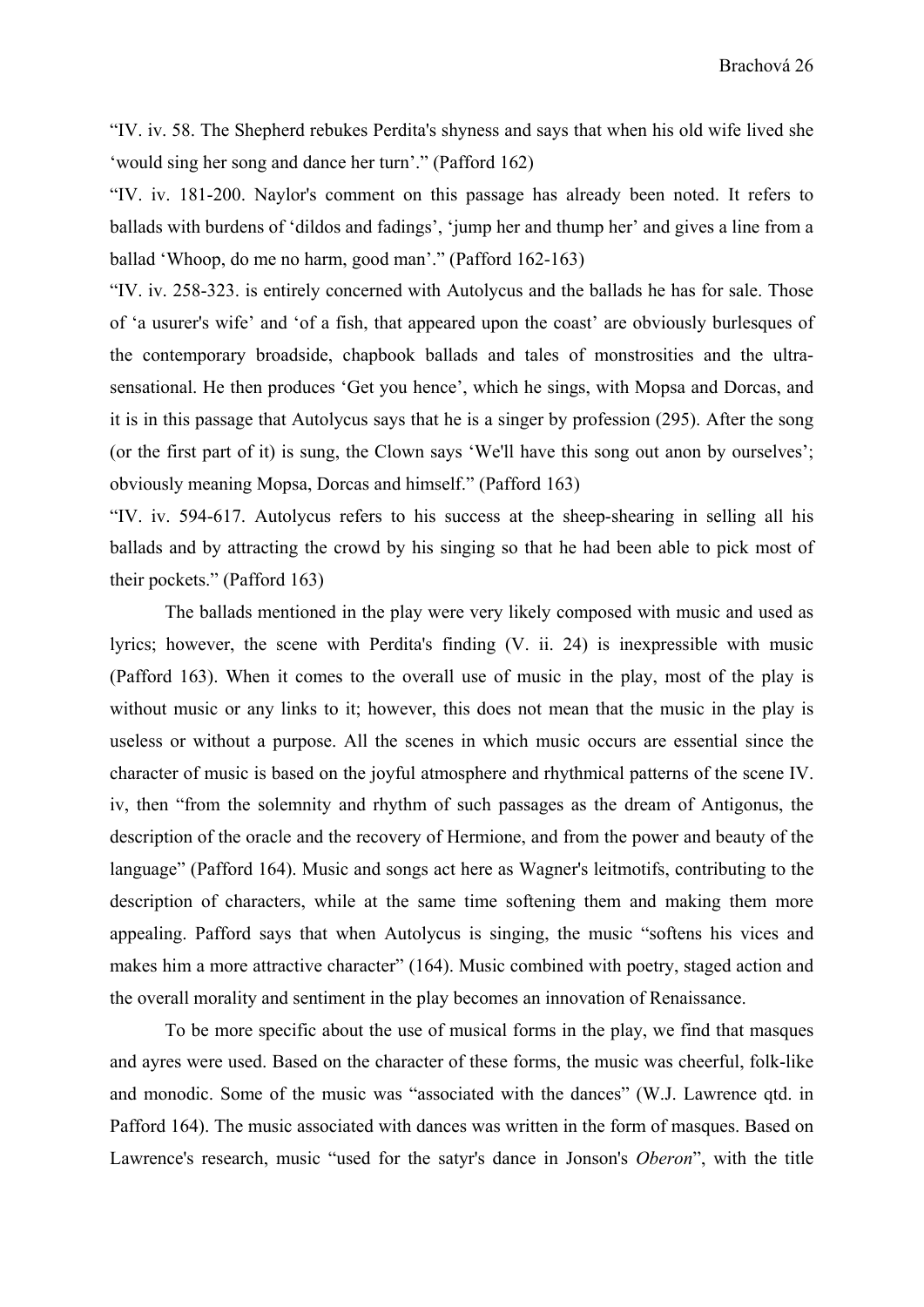"The Satyres Masque", was probably incorporated into *The Winter's Tale*s "The Sheapheards Masque" used in the scene with "the shepherds' dance" (qtd.in Pafford 164).Regarding vocal music, it was combined with Shakespeare's poetry, which created a symbiosis of these two art forms. Music and poetry have an equal function here, completing each other – music and rhythm serve the rhyme of the words, whereas the rhyme acts as a melodic device, enriching the development of music.

One of the songs called "Whoop do me no harm good man" was incorporated into "Lessons for the Lyra Viall", which was "published in 1610 by William Corkine" (Pafford 166). It was written in the form of ayre and was to be played by the lute and bass viol (Pafford 173). Even this piece of music was not directly used in the play, Pafford says that "it contains a tune which would certainly have come to the minds of many of the first audiences when the words were spoken" (166). The music for the song "Lawn as white" was composed by John Wilson, who is believed to be a singer of "'Sigh no more, ladies' in *Much Ado*" (Pafford 166). It is a cheerful ballad in the form of ayre. The song "When daffodils" is quite unusual from S.L. Bethell's point of view (qtd.in Pafford 169). The song is different from other songs and "is not an Elizabethan 'nature' lyric but a product of Jacobean wit which incidentally parodies the Elizabethan simplicities" (qtd.in Pafford 169). The song "is neither simple nor pastoral" and "like its singers the song has roguery in it" (169). Other songs, namely "*Jog on, Lawn is white, Get you hence, and Will you buy any tape*", are believed to be composed using "contemporary songs", however, this is just a guess (169). The thing we know for sure is the function of the songs, which is to "localize or enrich the scene, or depict a character" (J.R. Moore qtd.in Pafford 169) and to bring "realism to the play" (B. Pattinson qtd.in Pafford 169).

Generally speaking, the music in *The Winter's Tale* is an important element since it functions as a living proof for the time and place in the scenes – it recreates a truthful representation of the historical period. Pafford mentions Noble who comments on the purpose of songs in *The Winter's Tale* by pointing out that "the songs are in the latest manner of Shakespeare's songs and are themselves evidence of the period in which the play was written" (qtd.in Pafford 169). Another expert, George Rylands, says "that the secret of Shakespeare's success in his songs lies in 'a fusion of the natural with the artificial'" (qtd.in Pafford 169). This fusion of different art forms, particularly in the use of masques, as demonstrated in the play, served as an inspiration for Shakespeare's successors, such as Wagner who called this synthesis of art "Gesamtkunstwerk" (Navrátil 183). This serves us as an evidence that use of music in Renaissance theatres was professional and with a significant role in plays.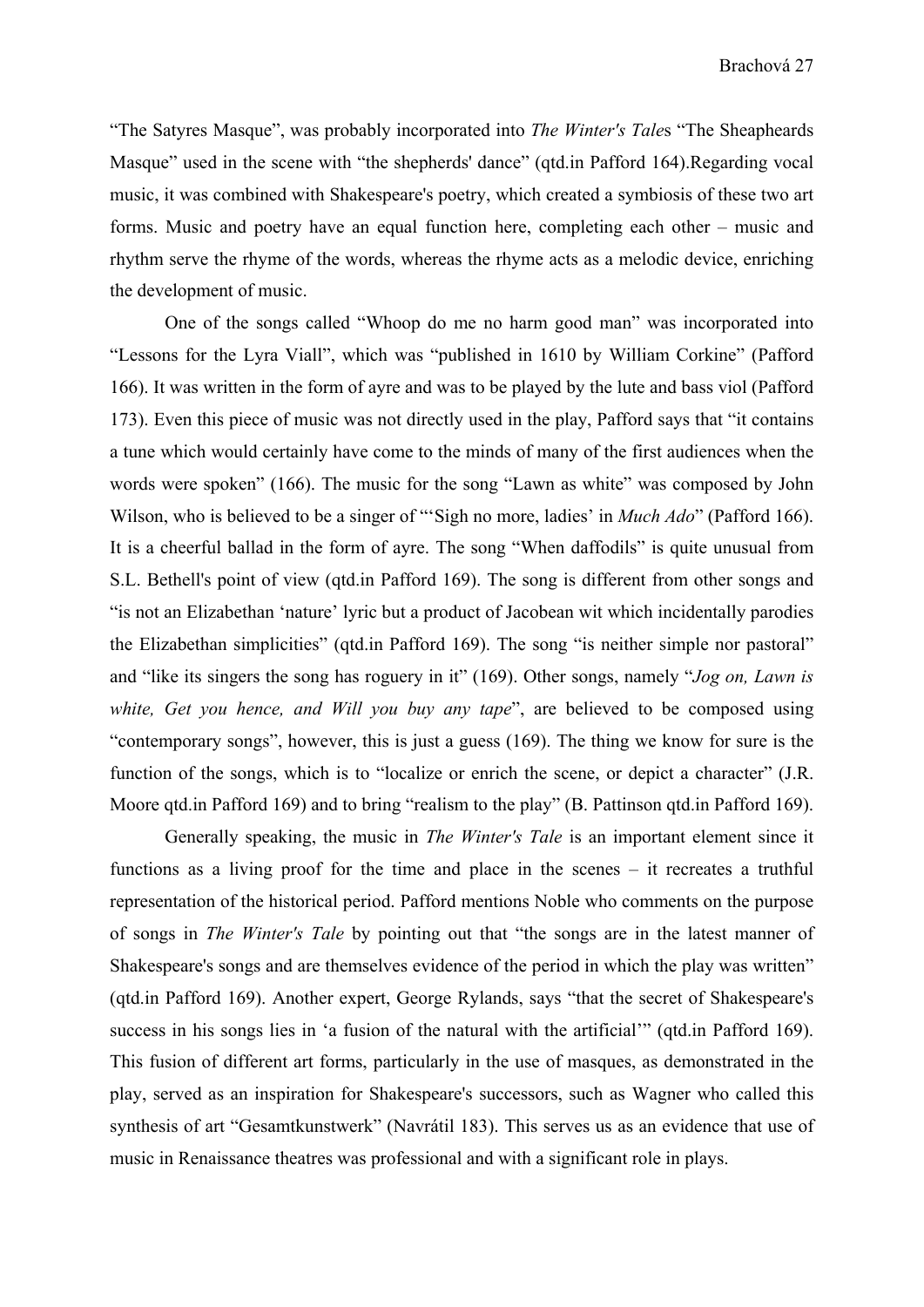Brachová 28

#### **CONCLUSION**

Shakespeare's work is proof that the Renaissance was an artistically rich period. His incorporation of vocal music in plays serves as an evidence of his artistic mastery and versatile knowledge. Regarding the use of vocal music in theatres, he was an innovator, which makes him a true Renaissance artist. Moreover, we may even say that most of his plays have a lot in common with Christian humanism. Despite the fact that the question of Shakespeare's religion is still unanswered, whether Shakespeare was a Catholic or Protestant is not important; what is really important is the rich Christian symbolism and Christian beliefs present in some of his plays. Particularly *The Winter's Tale* is based on fundamental Christian beliefs and virtues, as we have seen. Even music found its importance in this play, making it a symbiosis of art and spirituality, which is an example of the use of art for the cultivation of virtues. Christianity and music are not unrelated terms; particularly taking into account Christian humanism and Renaissance in general, which were influential for the history of music. Namely, in Renaissance, music started to be treated as a source of goodness and a tool for the cultivation of the soul. Shakespeare's plays serve us as a good example for the fusion of these two aspects. We can conclude our research with saying that Christian motifs and music have an important function in Shakespeare's plays and therefore deserve special attention, just as the dramatic effect and the spoken word.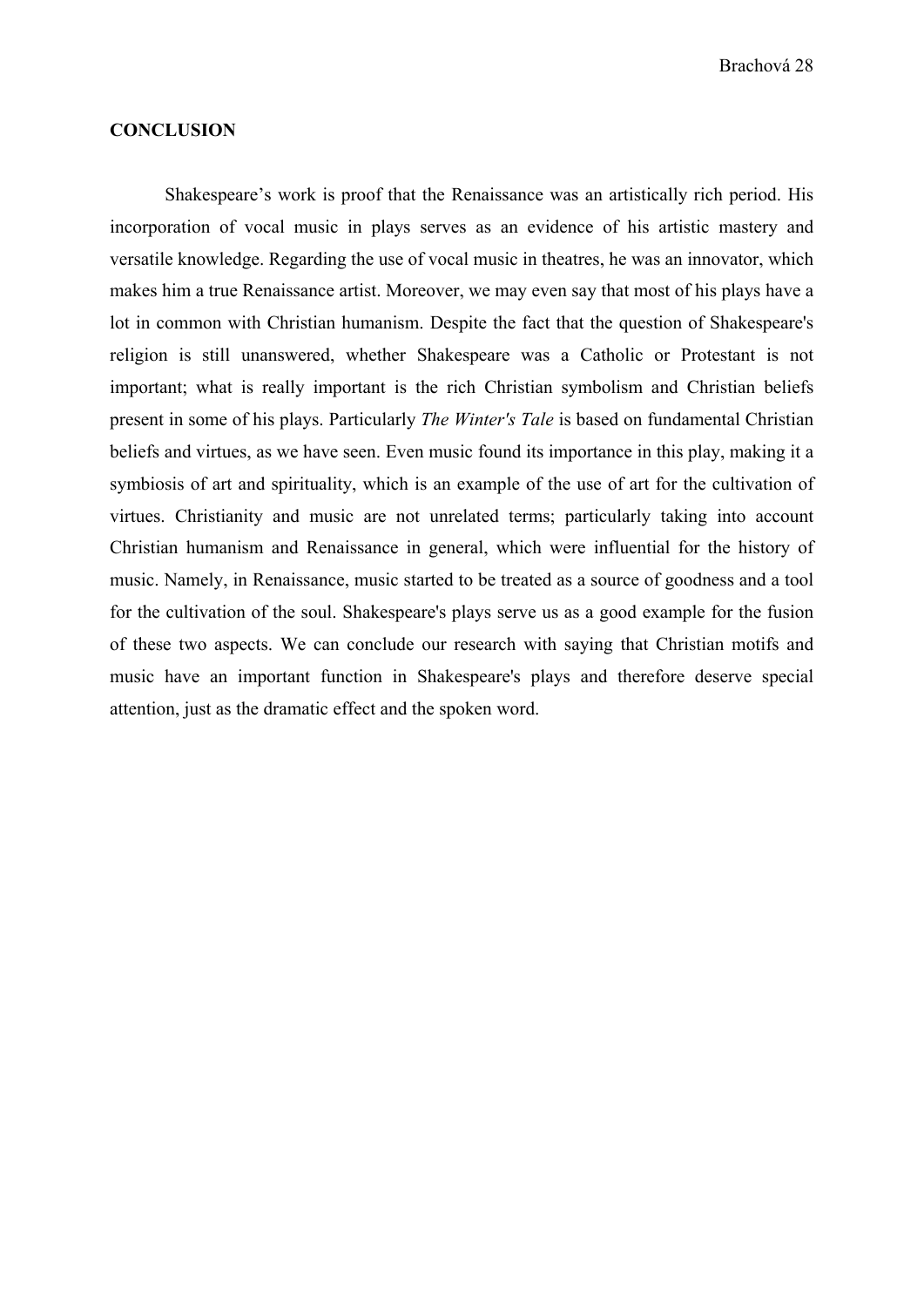Brachová 29

#### **WORKS CITED**

Ackroyd, Peter. *Albion, Kořeny anglické imaginace*. Translated by Hana Volejníková, Prague: BB/art, 2004.

Bártová, Jindra, et al. *Dějiny hudby*. Brno – České Budějovice: Pedagogická Fakulta Jihočeské Univerzity v Českých Budějovicích – Konzervatoř v Brně, 1997.

Beljblík, Alois. *Alžbetinské divadlo. Drama po Shakespearovi*. Prague: Odeon, 1985.

"Bible." *Catholic Online*, Catholic Online, www.catholic.org/bible/.

Bžochová-Wild, Jana. *Úvod do Shakespearovského divadla*. Bratislava: The Theatre Institute, 1999.

Dunton-Downer, Leslie and Riding, Alan. *Shakespeare: Základná príručka*. Translated by Jana Bžochová-Wild, Bratislava: IKAR, 2006.

Elders, Willem. "Humanism and Early-Renaissance Music: A Study of the Ceremonial Music by Ciconia and Dufay." *Tijdschrift Van De Vereniging Voor Nederlandse Muziekgeschiedenis*, vol. 27, no. 2, 1977, pp. 65–101. *JSTOR*, JSTOR, www.jstor.org/stable/938834.

Frey, Charles. "Interpreting the Winter's Tale". *Studies in English Literature, 1500-1900*, vol. 18, no.2, 1978, pp.307-329. *JSTOR*, JSTOR, www.jstor.org/stable/450364.

Frye, Roland M. "The Humanities And The Christian Humanist." *The Christian Scholar*, vol. 37, no. 3, 1954, pp. 375–384. *JSTOR*, JSTOR, www.jstor.org/stable/41176817.

GotQuestions.org. "What Impact Did the Renaissance Have on Christianity?" *GotQuestions.org*, Got Questions Ministries, 21 Feb. 2018, www.gotquestions.org/Renaissance-Christianity.html.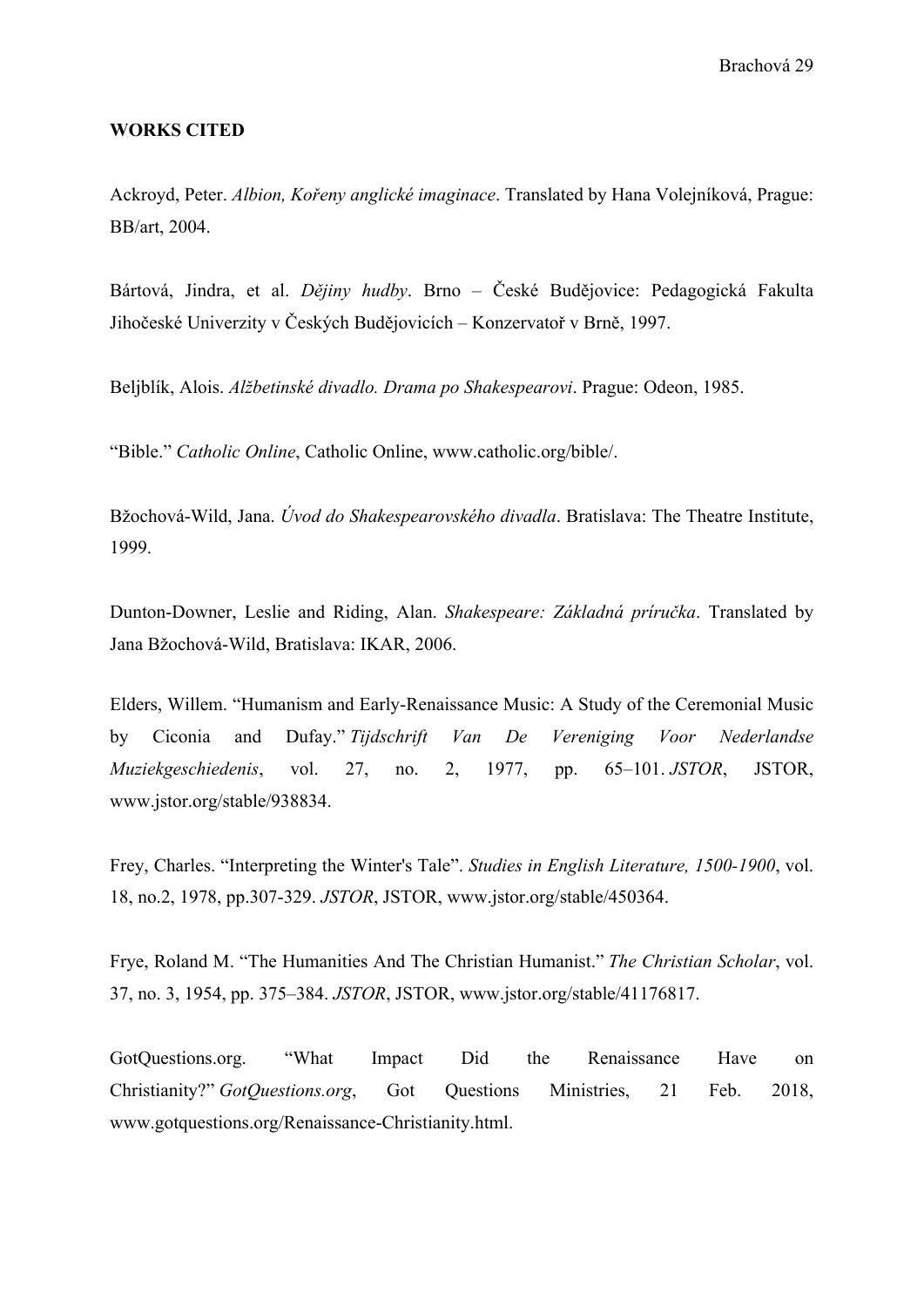GotQuestions.org. "What Is Christian Humanism?" *GotQuestions.org*, Got Questions Ministries, 21 Feb. 2018, www.gotquestions.org/Christian-humanism.html.

Chute, Marchette. *An Introduction to Shakespeare*. New York: American Book-Stratford Press, Inc., 1951.

Navrátil, Miloš. *Dějiny hudby. Přehled evropských dějin hudby*. Ostrava: Montanex, 2011.

New World Encyclopedia. "Christian Humanism." *New World Encyclopedia*, 23 Sept. 2008, www.newworldencyclopedia.org/entry/Christian\_Humanism.

Pafford, J.H.P. "Music, and the Songs in The Winter's Tale." *Shakespeare Quarterly*, vol. 10, no. 2, 1959, pp. 161-175. *JSTOR*, JSTOR, www.jstor.org/stable/2866922

Shakespeare, William. *As You Like It*. Edited by R.B. Kennedy, London: Harper Press, 2013.

Shakespeare, William. *The Winter's Tale*. Edited by Cedric Watts, Hertfordshire: Wordsworth Editions, 2004.

Von Ende, Richard C. "Music and Shakespeare." *Music Educators Journal*, vol. 51, no.3, 1965, pp. 48-50. *JSTOR*, JSTOR, www.jstor.org/stable/3390345.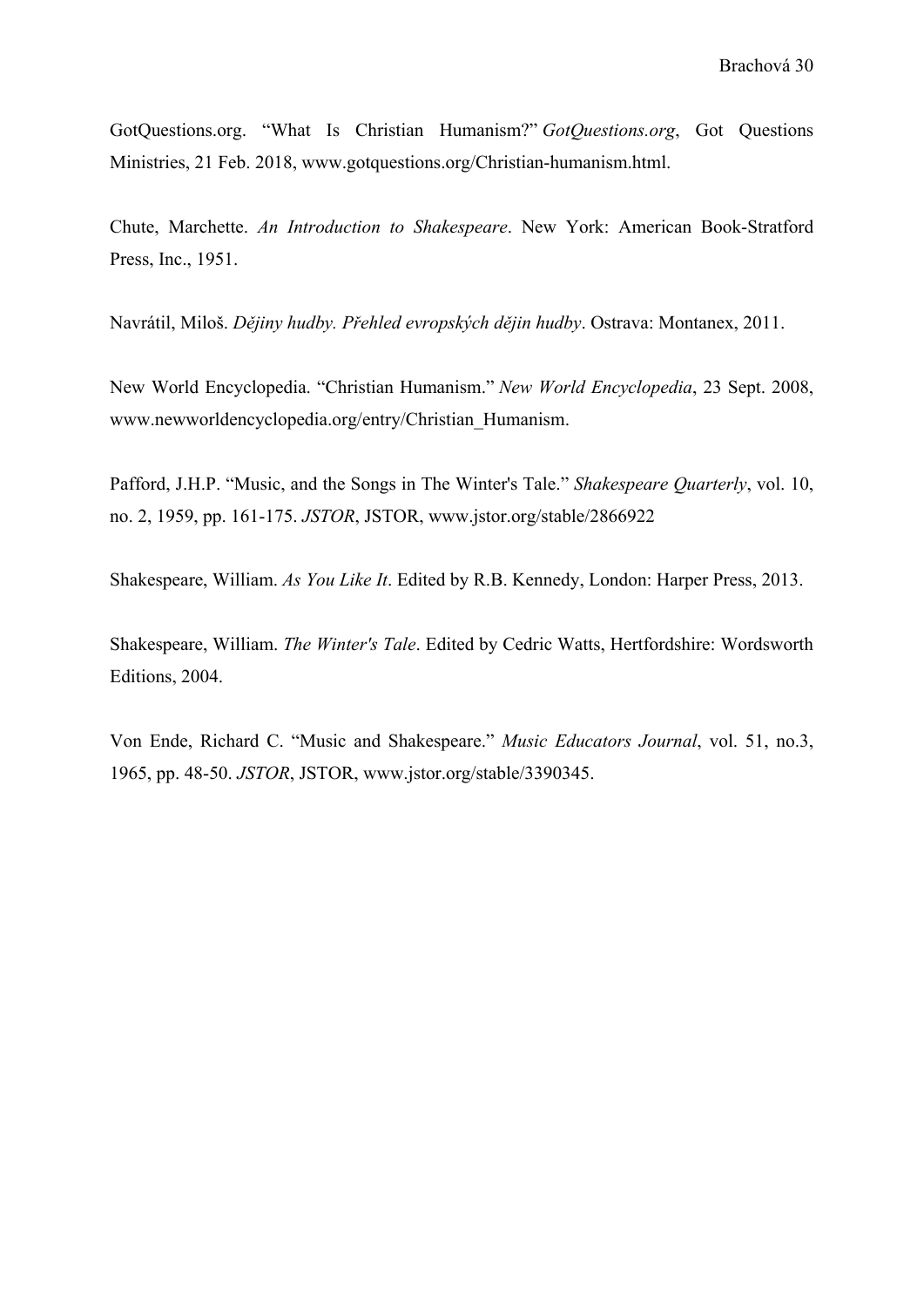#### **CHRISTIANITY, MUSIC AND SHAKESPEARE: Summary and key words**

This final paper focuses on Shakespeare in connection with Christianity and music. Firstly, information on Renaissance music in England is given, and then the characteristics of the Renaissance musical forms and their use in English Renaissance theatres are explained. Furthermore, Shakespeare's knowledge of music and its incorporation into his plays is discussed. Secondly, the thesis provides information on Christian beliefs and the perception of God in Humanism and Renaissance, and describes Shakespeare's perception of the world in terms of Christianity. The analysis of Shakespeare's romance *The Winter's Tale* serves as an example of the synthesis of music and Christian beliefs, or art and spirituality, as it was proposed in Humanism and in the philosophy of music.

Key words: Shakespeare, Renaissance music, Christianity, Christian humanism, *The Winter's Tale*